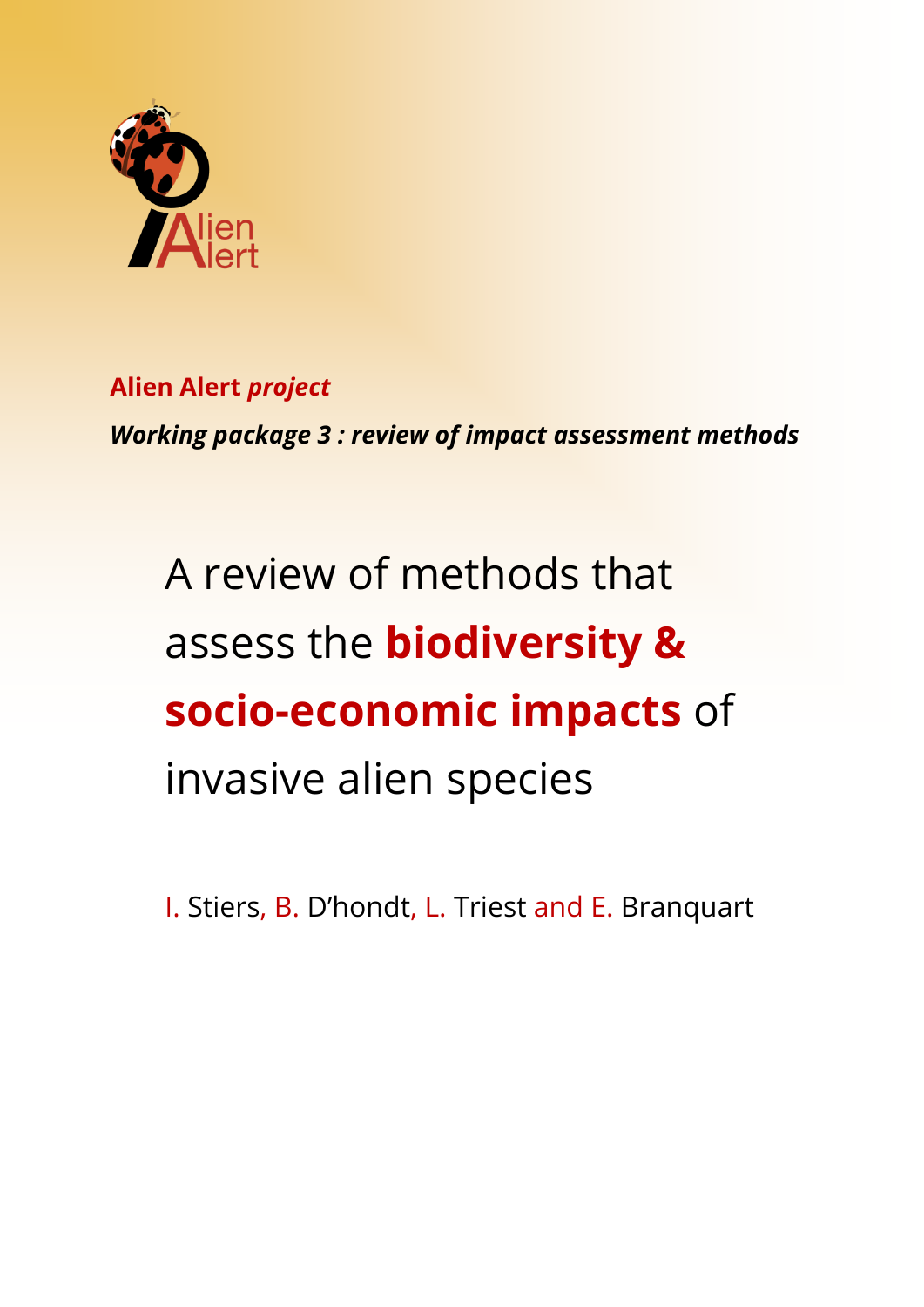

*This report was created as part of the* Alien Alert *project, on horizon scanning for new pests and invasive species in Belgium and neighbouring areas.*

*The* Alien Alert *project was performed by a consortium of eight Belgian scientific institutions. It was coordinated by the Belgian Biodiversity Platform and funded by the Belgian Science Policy Office (BELSPO contract SD/CL/011).*

# *Report autorship :*

Iris Stiers<sup>1</sup>, Bram D'hondt<sup>2,3</sup> (coordinator), Ludwig Triest<sup>1</sup>, Etienne Branquart<sup>4</sup>

- **1 - Vrije Universiteit Brussel**, Plant Biology and Nature Management, Brussels
- **2 - Belgian Biodiversity Platform**, Belgian Science Policy Office, Brussels
- **3 - Royal Belgian Institute of Natural Sciences**, Brussels

**4 - Service Public de Wallonie**, Département d'Étude du Milieu Naturel et Agricole, Gembloux

*Suggested way for citation :*

Stiers I, D'hondt B, Triest L, Branquart E. 2014. A review of methods that assess the biodiversity & socio-economic impacts of invasive alien species. Report from the *Alien Alert* project. Belgian Biodiversity Platform, Brussels, 34 pp.

January 2014 Brussels, Belgium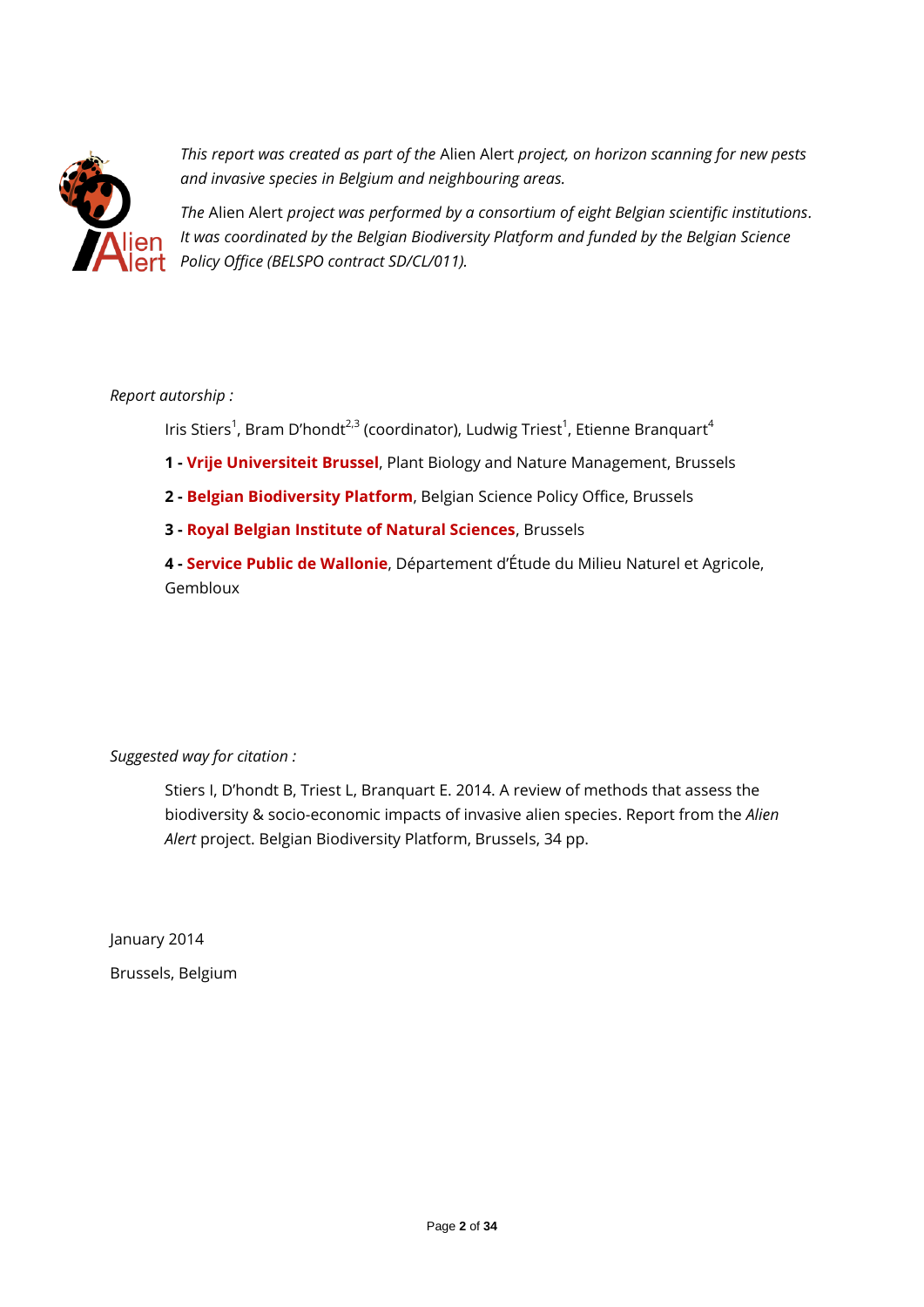# Inhoud

| A1.  |  |      |  |  |  |
|------|--|------|--|--|--|
| A2.  |  |      |  |  |  |
| A3.  |  |      |  |  |  |
| A4.  |  |      |  |  |  |
| A5.  |  |      |  |  |  |
| A6.  |  |      |  |  |  |
| A7.  |  |      |  |  |  |
| A8.  |  |      |  |  |  |
| A9.  |  |      |  |  |  |
| A10. |  |      |  |  |  |
| A11. |  |      |  |  |  |
| A12. |  |      |  |  |  |
| A13. |  |      |  |  |  |
| A14. |  |      |  |  |  |
| A15. |  |      |  |  |  |
| A16. |  |      |  |  |  |
| A17. |  |      |  |  |  |
| A18. |  |      |  |  |  |
| A19. |  |      |  |  |  |
| A20. |  |      |  |  |  |
| A21. |  |      |  |  |  |
| A22. |  |      |  |  |  |
| A23. |  |      |  |  |  |
| A24. |  |      |  |  |  |
| A25. |  |      |  |  |  |
| A26. |  | . 17 |  |  |  |
| A27. |  |      |  |  |  |
| A28. |  |      |  |  |  |
| A29. |  |      |  |  |  |
| A30. |  |      |  |  |  |
| A31. |  |      |  |  |  |
| A32. |  |      |  |  |  |
| A33. |  |      |  |  |  |
| A34. |  |      |  |  |  |
| A35. |  |      |  |  |  |
| A36. |  |      |  |  |  |
| A37. |  |      |  |  |  |
| A38. |  |      |  |  |  |
| A39. |  |      |  |  |  |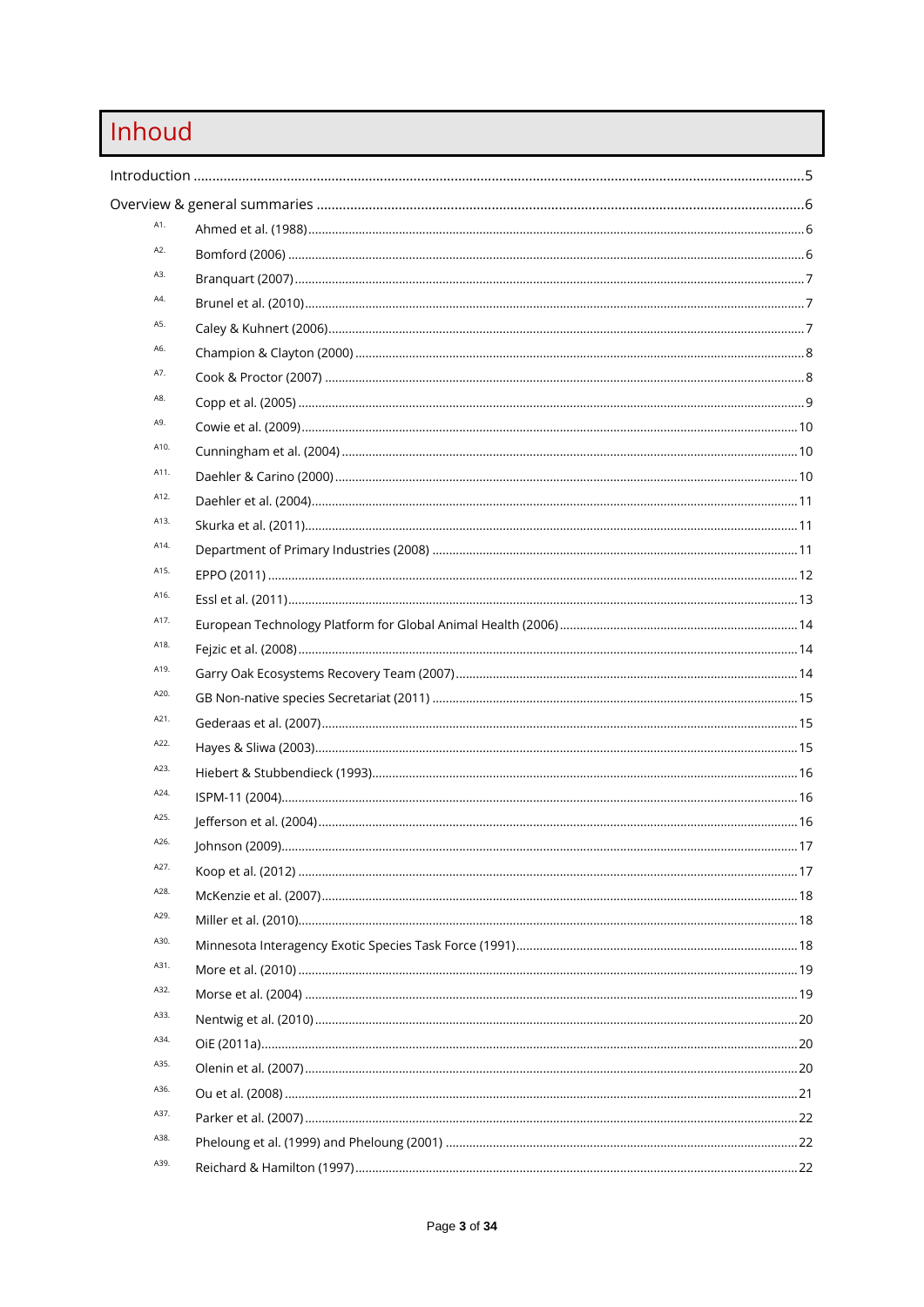| A40. |  |
|------|--|
| A41. |  |
| A42. |  |
| A43. |  |
| A44. |  |
| A45. |  |
| A46. |  |
| A47. |  |
| A48. |  |
|      |  |
|      |  |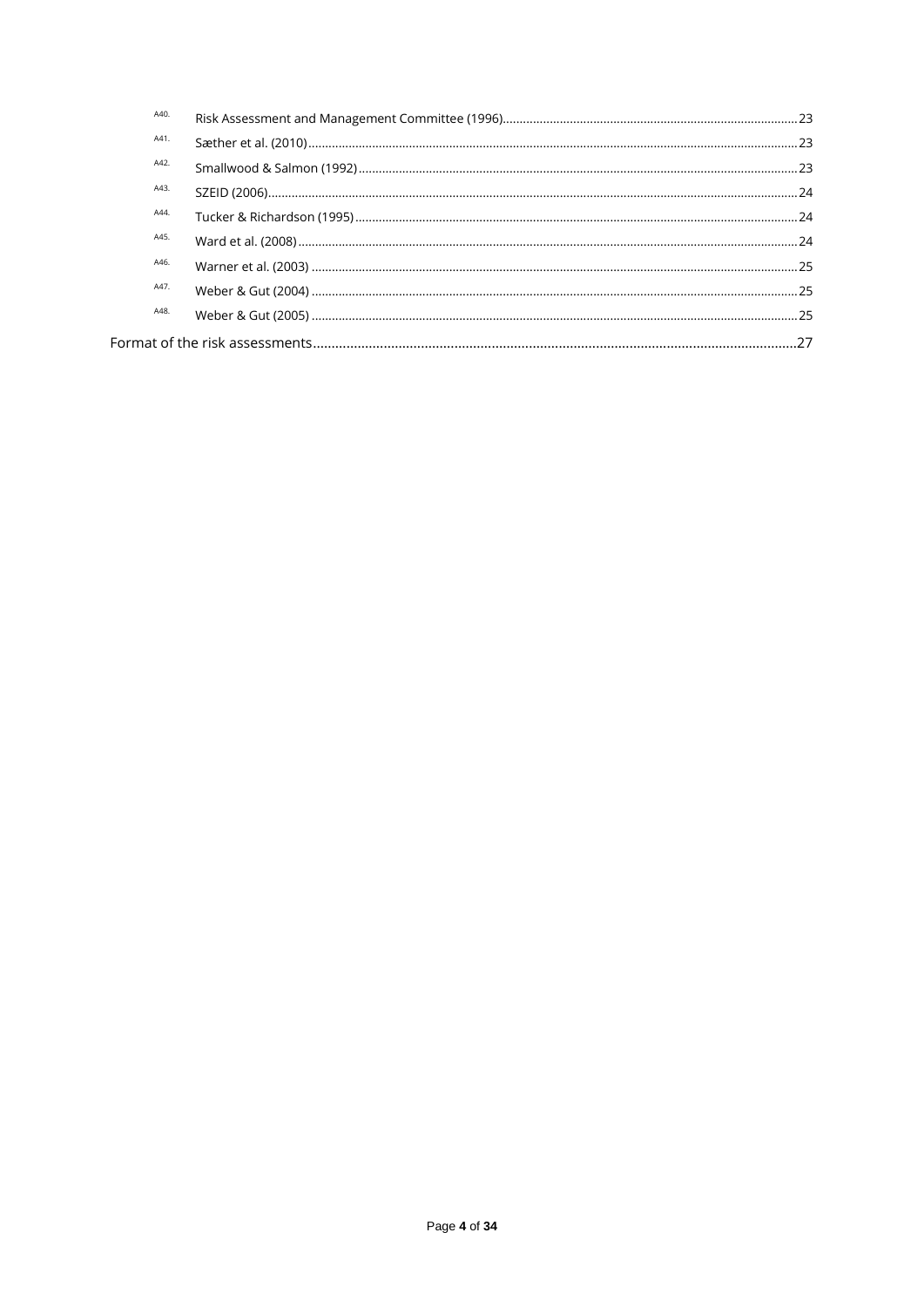# <span id="page-4-0"></span>**Introduction**

This document reviews published methods for assessing the biodiversity & socio-economic impacts of (potentially) invasive alien species. As such, its results should feed into the development of a renewed risk assessment protocol within the framework of the *Alien Alert* project (working package 4).

Since a similar review was recently undertaken by Leung et al. (2011), we used their list as a basis and went in further detail, providing (i) a summary for each study, (ii) an overview of the biodiversity and economy impacts considered, and (iii) an overview of their formats.

Leung B., Roura-Pascual N., Bacher S., Heikkilä J., Brotons L., Burgman M.A., Dehnen-Schmutz K., Essl F., Hulme P.E., Richardson D.M., Sol D., Vilà M. (2012) TEASIng apart alien risk assessments: a framework for best practices. Ecology Letters 15: 1475-1493.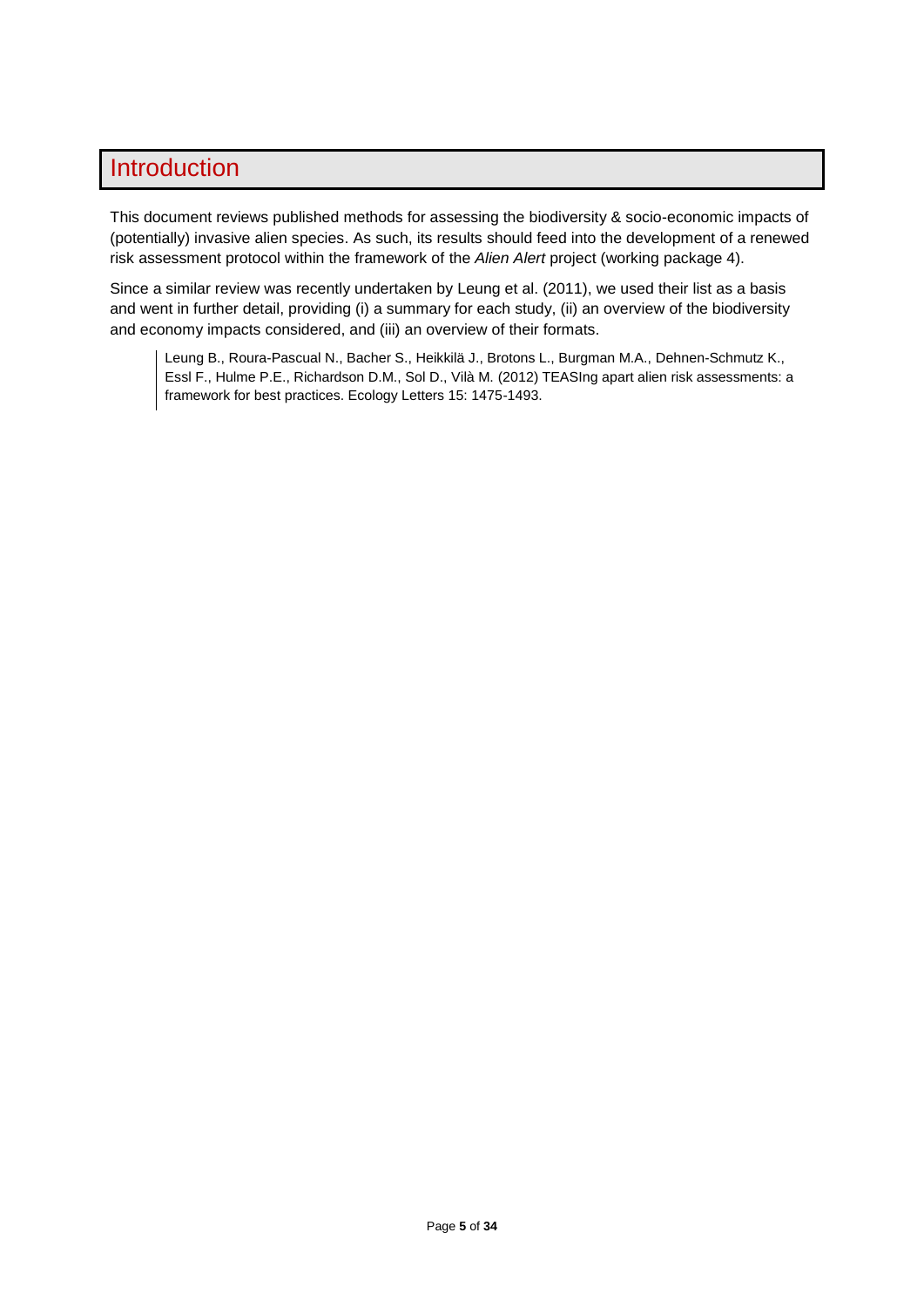# <span id="page-5-0"></span>Overview & general summaries

# <span id="page-5-1"></span>Ahmed et al. (1988)

Ahmed S., Linden A. & Cech Jr J. (1988) A rating system and annotated bibliography for the selection of appropriate, indigenous fish species for mosquito and weed control. Bulletin of the Society of Vector Ecologists, 13, 1-59.

<span id="page-5-2"></span>Could not access the reference.

# Bomford (2006)

Bomford M. (2006) Risk assessment for the establishment of exotic vertebrates in Australia: recalibration and refinement of models. A report produced for the Department of the Environment and Heritage, Commonwealth of Australia.

# **Summary :**

Bomford M (2006) presents updated versions of the risk assessment models (Bomford, 2003; Bomford and Glover, 2004; Bomford 2005) recalibrated for use with the new version of CLIMATE. Models were developed for assessing the risk that exotic vertebrates could establish in Australia for mammals, birds, freshwater finfish, reptiles and amphibians. An integral part of these models is climate matching between each species' overseas geographic range and Australia. The risk assessment models for mammals, birds and freshwater finfish were developed from analyses of successful and failed introductions of exotic mammals, birds and finfish to Australia. It was not possible to compare the climate match scores of successful and failed introductions of exotic reptiles and amphibians introduced to Australia because too few exotic species in these taxa have been introduced. Instead, climate match scores were calculated for exotic reptiles and amphibians introduced to Britain, Florida and California.

Note: Interpretation of the risk assessment into the different parts was difficult for me and parts in the assessment were confusing and unclear (regarding to impact).

#### **Biodiversity impacts considered :**

- detrimental effects on prey abundance and/or habitat degradation (mammals) (C1)
- **agricultural damage (birds and mammals)**  $\rightarrow$  **not sure if this is plant health or biodiversity (C1)**
- **•** hybridization (birds) (C1)
- competition with native fauna for tree hollows (birds) (C4)
- to cause declines in abundance of any native species of plant or animal or cause degradation to any natural communities in any country or region of the world (C5)

#### **Economy impacts considered :**

 Harm to property (species could inflict damage on buildings, vehicles, fences, roads, equipment or ornamental gardens by chewing or burrowing or polluting with droppings or nesting material. Estimate the total annual dollar value of such damage) (C10)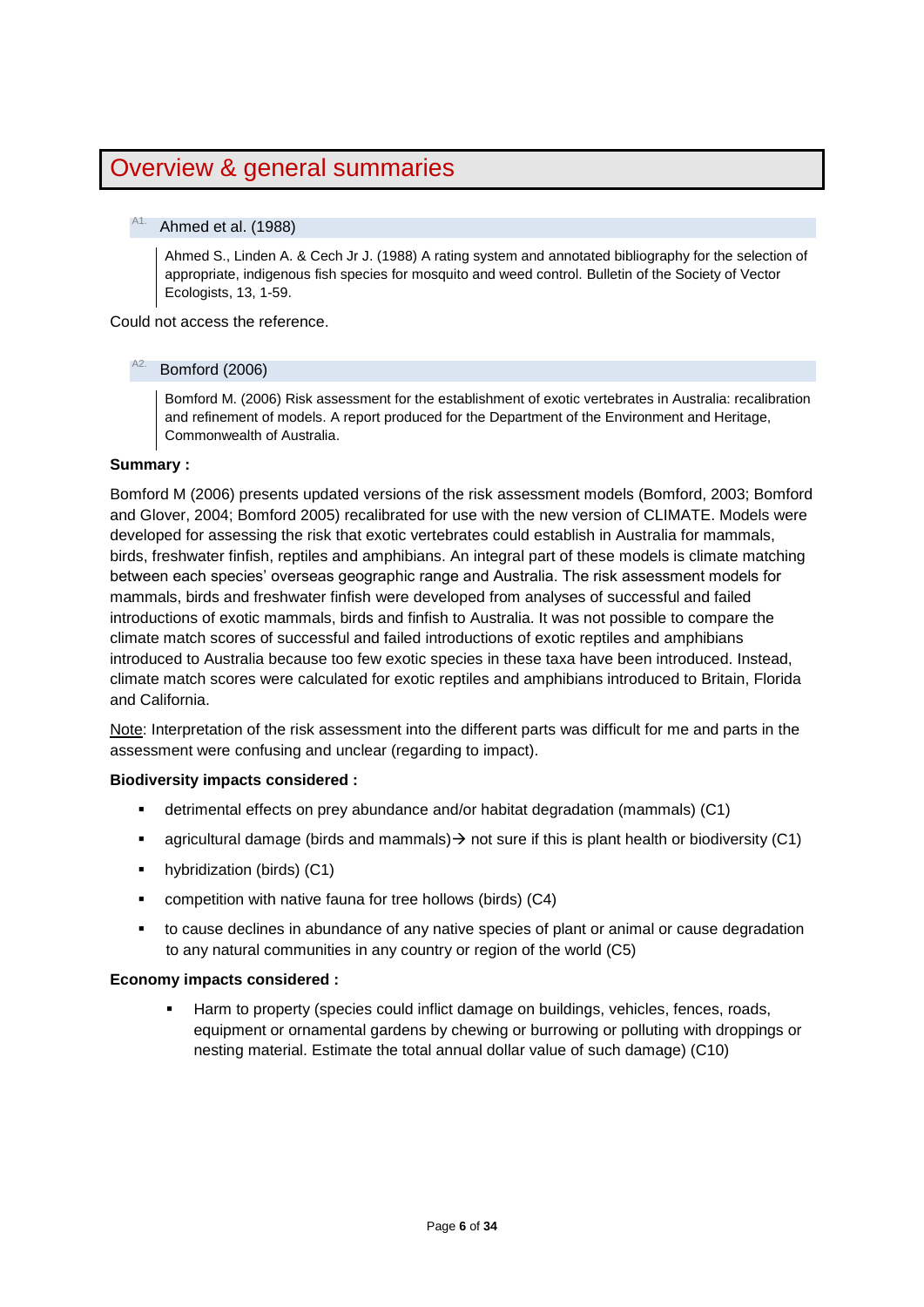# <span id="page-6-0"></span>Branquart (2007)

Branquart E. (2007) Guidelines for environmental impact assessment and list classification of non-native organisms in Belgium. ISEIA Guidelines, Harmonia information system (version 2.5), 1-4.

# **Summary :**

Invasive alien species in Belgium are allocated to different list categories based on a simplified environmental impact assessment protocol (ISEIA) and geographic distribution in Belgium (species invasion stage). The assessment consists of four sections: dispersion potential (1), colonization of high conservation value habitats (2), adverse impacts on native species (3) and ecosystems (4).

## **Biodiversity impacts considered :**

- **IMPACT ON NATION STATE:** Impact on native species (predation/herbivory, interference competition, transmission of diseases, genetic effects).
- **IMPACT OF A EXECT A HOMOGET CONSTRANGED FOR A HOMOGET A HOMOGET A HOMOGET A HOMOGET A HOMOGET A HOMOGET A HOMOGET A HOMOGET A HOMOGET A HOMOGET A HOMOGET A HOMOGET A HOMOGET A HOMOGET A HOMOGET A HOMOGET A HOMOGET A HOMOG** modifications, modifications of natural successions, food web disruptions).

#### **Economy impacts considered :**

#### <span id="page-6-1"></span>not included

# Brunel et al. (2010)

Brunel S., Branquart E., Fried G., Van Valkenburg J., Brundu G., Starfinger U., Buholzer S., Uludag A., Joseffson M. & Baker R. (2010) The EPPO prioritization process for invasive alien plants. EPPO Bulletin, 40, 407-422.

# **Summary :**

Prioritization process for invasive alien plants to produce a list of invasive plants that are established or could establish in the EPPO region (Part A) and to determine the highest priority species for an EPPO pest risk analysis (Part B).

#### **Biodiversity impacts considered :**

- Impact on native species, habitats and ecosystems (disruption of natural processes, modification of habitat structure)
- Impact on agriculture, horticulture and forestry  $\rightarrow$  maybe also plant health

#### **Economy impacts considered :**

Not considered per se but they speak in their objectives about economic impacts and in the decision tree about 'additional' impacts.

- Impact on infrastructure and recreational activities (in the question about additional impacts)
- **IMPACT ON A 2018 19 IMPACT ON A 2018 10 IMPACT A 2018 10 IMPACT A 2019 10 IMPACT 40 IMPACT 40 IMPACT 40 IMPACT 40 IMPACT 40 IMPACT 40 IMPACT 40 IMPACT 40 IMPACT 40 IMPACT 40 IMPACT 40 IMPACT 40 IMPACT 40 IMPACT 40 IMPACT**

#### <span id="page-6-2"></span>Caley & Kuhnert (2006)

Caley P. & Kuhnert P.M. (2006) Application and evaluation of classification trees for screening unwanted plants. Austral Ecology, 31, 647-655.

#### **Summary :**

Classification and regression tree models as an alternative to the current Australian Weed Risk Assessment system. Four attributes of introduced plants examined, namely: (i) intentional human dispersal of propagules; (ii) evidence of naturalization beyond native range; (iii) evidence of being a weed elsewhere; and (iv) a high level of domestication. The authors adapted the AWRA risk assessment system for the use of TREE models and removed the questions about impacts. According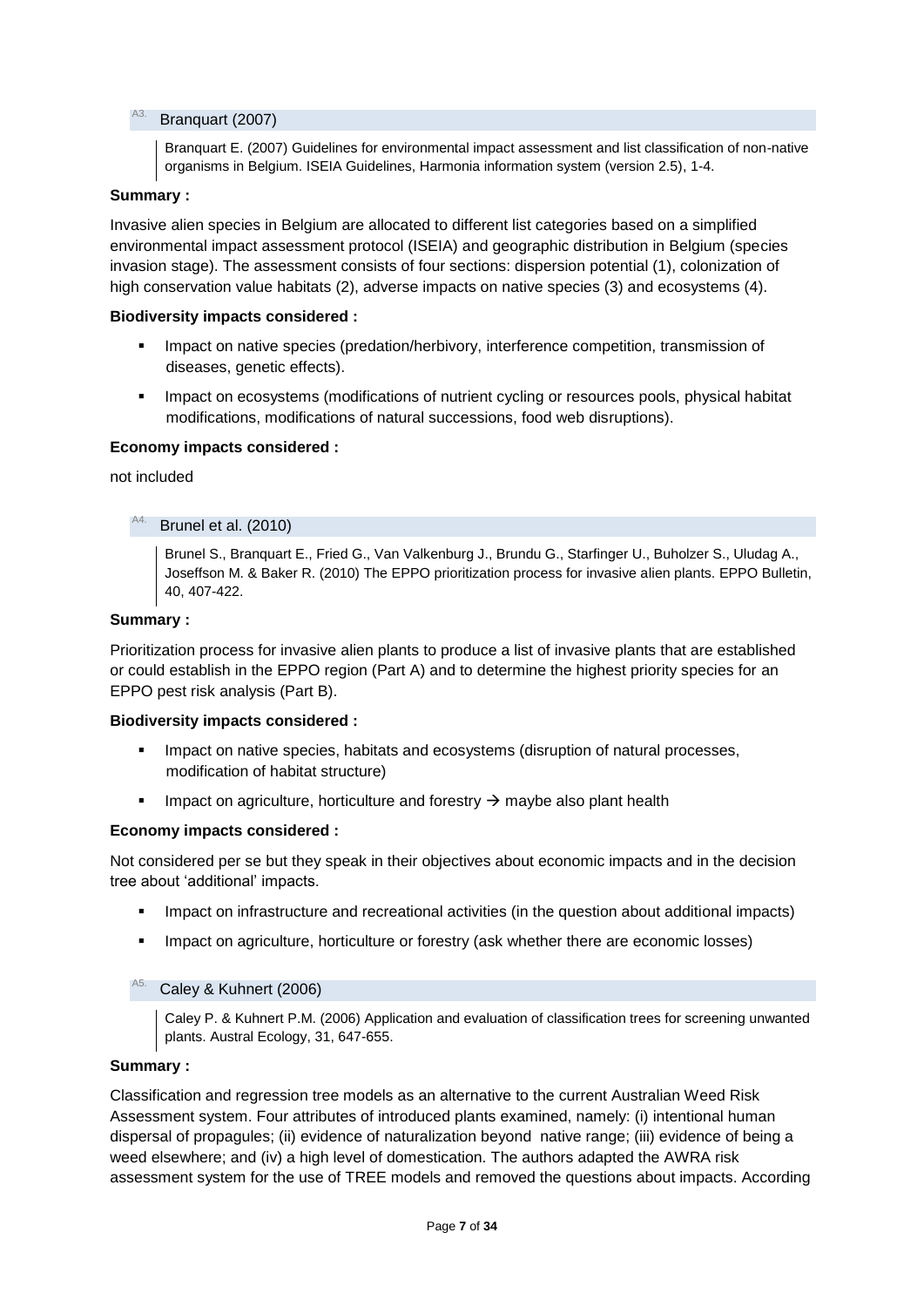to Leung et al 2012, there is one question about impact, I assume they mean 'evidence of being a weed'. There is no clear mentioning of impacts so the RA was not considered for review.

# <span id="page-7-0"></span>Champion & Clayton (2000)

Champion P.D. & Clayton J.S. (2000) Border control for potential aquatic weeds. Department of Conservation Wellington (New Zealand).

# **Summary :**

The existing MAF Weed Assessment Model (developed by P.A. Williams based on Pheloung 1996), as with other general weed evaluation models, fails to adequately separate aquatic plants with different levels of impact. Many of the attributes scored by this model are not relevant to the assessment of aquatic plants. Champion and Clayton developed a new weed risk assessment model. It provides a useful basis to compare the success of one aquatic species with another. This model is based on adaptations of the systems used in Esler et al. (1993) and Champion (1995). Attributes of the plants. ecology, biology and weediness are assessed based on observations of their behaviour in New Zealand, and/or information from other countries.

# **Biodiversity impacts considered :**

- competitive ability within and between growth forms
- damage to natural areas (reduce biodiversity, reduce water quality, negatively affect physical processes)

# **Economy impacts considered :**

 obstruction (water use – recreation, access, water flow-power generation, irrigation-flood control, aesthetic)

# <span id="page-7-1"></span>Cook & Proctor (2007)

Cook D. & Proctor W. (2007) Assessing the threat of exotic plant pests. Ecological Economics, 63, 594- 604.

# **Summary :**

In this paper, a deliberative multi-criteria evaluation technique is applied to a case study in which a jury is asked to prioritise a set of plant pests and diseases in Western Australia. Biological, ecological and economic information was conveyed to jurors before they were asked to rank each species in order of perceived significance to the State's biosecurity system using a Deliberative Multi-criteria Evaluation process. In the study they mention environmental (e.g flora and fauna), economical (e.g. production costs) and socio-cultural (e.g. human health) criteria but they don't explain the kind of impact under each criteria.

# **Biodiversity impacts considered :**

- flora and fauna
- **EXECOLOGICAL LINKAGES**
- extinctions and irreversibilities

# **Economy impacts considered :**

- yield loss
- **•** production costs
- **·** local economies
- **•** cultural loss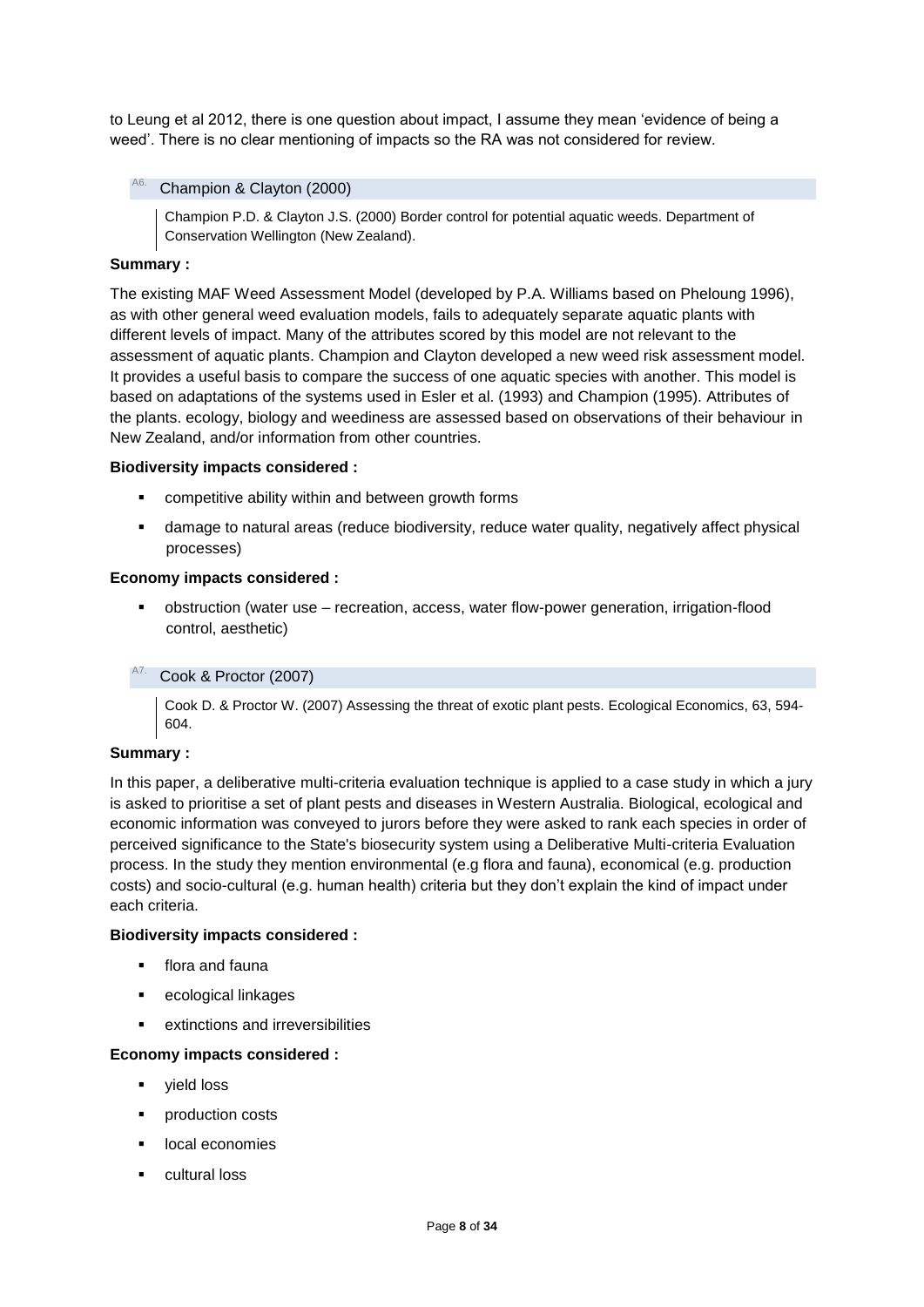# <span id="page-8-0"></span>Copp et al. (2005)

Copp G.H., Garthwaite R. & Gozlan R. (2005) Risk identification and assessment of non-native freshwater fishes: concepts and perspectives on protocols for the UK. Technical Report no. 129. Cefas, Lowestoft (UK).

# **Summary :**

A conceptual risk assessment approach for freshwater fish species that addresses the first two elements (hazard identification, hazard assessment) of the UK environmental risk strategy. Implementation of the Hazard Identification (FISK = Fish Invasiveness Screening Kit) and Hazard Assessment (IFRA = Invasive Fish Risk Assessment) phases is a staged process, initiated by an initial screening tool (FISK) to identify which species are potentially invasive. For species considered potentially invasive, a second phase, a more detailed risk assessment (IFRA), is undertaken to determine the probability of introduction and to provide a detailed analysis of the risks of establishment or impact, neither of which is provided for in the Hazard Identification phase. FISK adapted from WRA, IFRA adapted from EPPO.

# **Biodiversity impacts considered :**

FISK

- **impacts to wild stocks of angling or commercial species**  $\rightarrow$  **can also be economical impact**
- impacts to aquacultural, aquarium or ornamental species
- impacts to rivers, lakes or amenity values?  $\rightarrow$  can be ecosystem functioning but also economical impact
- **•** competition with native species
- **Feeding or other behaviours reduce habitat quality for native species**
- Hybridizes naturally with native species
- Does species prey on a native species (e.g. previously subjected to low or no predation)

IFRA

- **EXECT** history of environmental impact (organism modifies or damages vulnerable habitats, has significant impacts on native wildlife)
- severity of environmental impact (Impacts may include predation, competition, reduced habitat quality, genetic effects such as hybridization or introgression, introduction of parasites or pathogens , changes in disturbance regimes, resource pools and supply rates)
- vulnerable groups in the recipient country potentially placed at risk by the establishment of this organism (threatened species, habitats or ecosystem types; species that may be exposed to significantly increased levels of predation or competition (for food or habitat), or are they any closely related taxa or species with a similar ecology/morphology that may be particularly susceptible)
- environmental damage in the recipient area  $\rightarrow$  not clear if they mean physical damage or habitat degradation

#### **Economy impacts considered :**

FISK

 $/ \rightarrow$  but see my comment on the biodiversity impacts

IFRA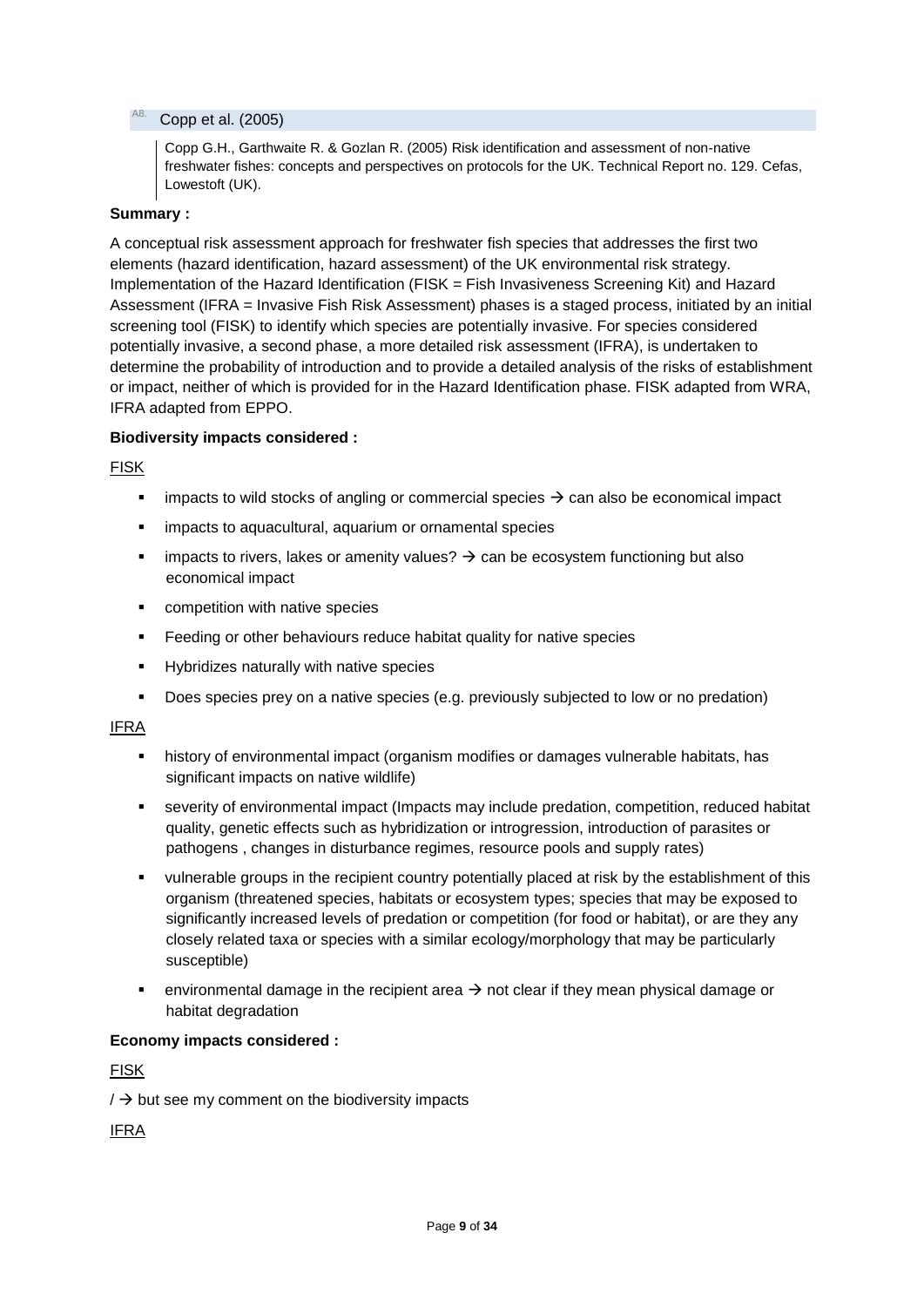- history of economic loss (include loss of earnings due to reduced productivity, costs of mitigation, remediation and eradication, research costs, reduced earnings, impacts to export markets, banning of sale of commercially popular species
- severity of economic loss (commercial, recreational and traditional fisheries, aquaria/ornamental fish trade, human and animal health)
- economic risk
- likelihood of economical impact
- history and severity of social impact (social impacts includes effects to human and animal health, cultural values, quality of life)

# <span id="page-9-0"></span>Cowie et al. (2009)

Cowie R.H., Dillon Jr R.T., Robinson D.G. & Smith J.W. (2009) Alien non-marine snails and slugs of priority quarantine importance in the United States: A preliminary risk assessment. American Malacological Bulletin, 27, 113-132.

**Summary :** Preliminary risk assessment of non-marine snails and slugs. Species are ranked according to 12 attributes—seven biological variables and five aspects of human interaction—based on thorough review of the detailed literature.

# **Biodiversity impacts considered :**

Biodiversity impacts are not clearly separately mentioned:

- Major pest elsewhere (environmental damage, human disease)
- "multi-pest" if an organism causes problems in more than one field of agriculture (including livestock health), environment, human health, and commerce, regardless of degree.

# **Economy impacts considered :**

 Economic potential (major economic loss in the United States, including costs of control or eradication). This attribute overlaps with the attribute of being a major pest elsewhere, but is explicitly focused on economic cost.

#### <span id="page-9-1"></span>Cunningham et al. (2004)

Cunningham D.C., Barry S.C., Woldendorp G. & Burgess M.B. (2004) A Framework for Prioritizing Sleeper Weeds for Eradication 1. Weed Technology, 18, 1189-1193.

<span id="page-9-2"></span>Could not access the reference.

#### Daehler & Carino (2000)

Daehler C.C & Carino D.A. (2000) Predicting invasive plants: prospects for a general screening system based on current regional models. Biological Invasions, 2, 93-102.

# **Summary :**

In this paper the authors evaluated existing screening systems outside the regions for which they were developed. Screening systems for predicting invasive plants have been independently developed for the non-indigenous floras of North America, the South African fynbos, and Australia. The authors tested tested them for the non-indigenous flora of the Hawaiian Islands. Only minor modifications were made to the three screening systems before their application to the Hawaiian flora. There is no clear mentioning of questions on impacts so the RA was not considered for review. Moreover, it is rather an application of existing weed risk-assessments than a new development.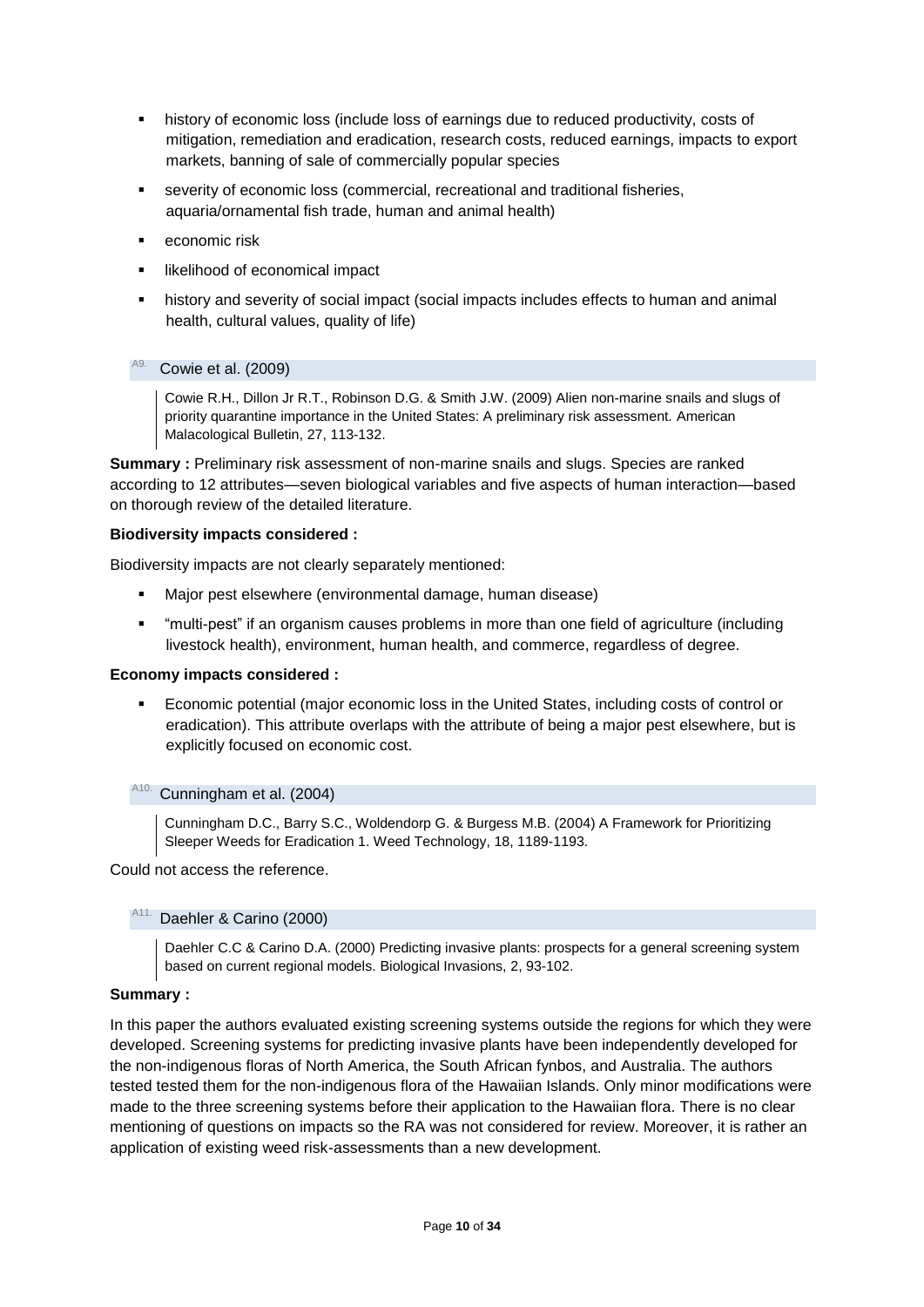# <span id="page-10-0"></span>A<sub>12</sub>. Daehler et al. (2004)

Daehler C.C., Denslow J.S., Ansari S. & Kuo H.-C. (2004) A risk assessment system for screening out invasive pest plants from Hawaii and other Pacific islands. Conservation Biology, 18, 360-368.

# **Summary :**

the authors tested the ability of a modified version of the Australian and New Zealand weed riskassessment system to identify plant pests in Hawaii and other Pacific islands. This is rather an application of existing weed risk-assessments than a new development. They modified only 4 out of the 49 questions in the Australian and New Zealand system (Pheloung et al., 1999). They refer to this modified Australian and New Zealand WRA system as the Hawaii WRA system (H-WRA). None of the questions on impact were modified so this system was not reviewed as a RA.

# <span id="page-10-1"></span>Skurka et al. (2011)

Skurka Darin G.M., Schoenig S., Barney J.N., Panetta F.D. & DiTomaso J.M. (2011) WHIPPET: A novel tool for prioritizing invasive plant populations for regional eradication. Journal of Environmental Management, 92, 131-139.

# **Summary :**

the authors developed a novel science-based, transparent, analytical ranking tool to prioritize weed populations, instead of species, for eradication and tested it on a group of noxious weeds in California. They named the tool WHIPPET (Weed Heuristics: Invasive Population Prioritization for Eradication Tool). They took into account both species and population characteristics.

# **Biodiversity impacts considered :**

- Impact to wildlands

takes into account: 1) impact on abiotic ecosystem processes; 2) impact on plant community composition, structure, and interactions; 3) impact on higher trophic levels; and 4) impact on genetic integrity.

# **Economy impacts considered :**

- Impact to agriculture. Costs to agricultural production are viewed in terms of both reduced yield and the control costs incurred to maintain yield.

- Impact to regional site value

Estimate risk of a noxious weed population affecting the region surrounding the infestation site which included: 1) agricultural commodities at risk; 2) rarity occurrences (concentrations of rare species finds recorded in the California Natural Diversity Database); 3) important recreation areas; and 4) protected land with limited control options.

# <span id="page-10-2"></span>Department of Primary Industries (2008)

Department of Primary Industries (2008) Victorian Weed Risk Assessment (WRA) method. In: (ed. Department of Primary Industries SoV) Victoria, Australia.

**Summary :** The Weed Risk Assessment (WRA) developed by the Biosciences Research Division of the Department of Primary Industries, Victoria, is a prioritisation process or risk assessment, based on the analytic hierarchy process (AHP), which ranks weeds by:

- 1) Assessing the plant's invasiveness.
- 2) Comparing the plant's present and potential distribution; and
- 3) Determining the impacts of the plant on social, economic, and environmental values.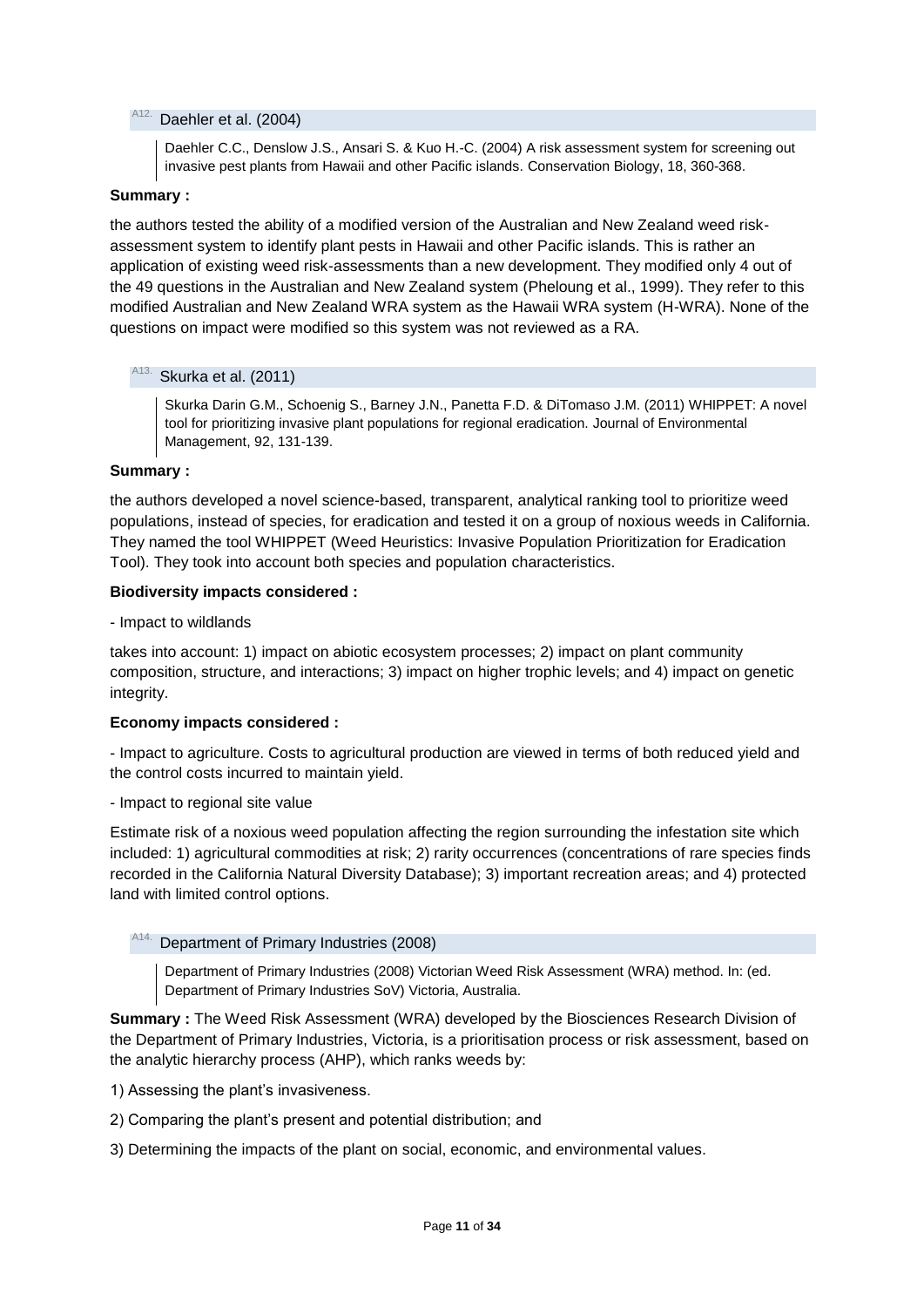The WRA is therefore expressed as a hierarchy, the components of which are weighted (using AHP) to allow the determination of a weed risk score for individual species.

# **Biodiversity impacts considered :**

- Impact on natural rescources

Impact on water quality (ie. dissolved 02, water temperature)

Reduce the biomass of the community (nb. biomass acting as a carbon sink)

Change the frequency or intensity of fires

- Impact on flora and fauna

Impact on the vegetation composition

Structure of a vegetation community

Threatened flora spp.

Threatened fauna spp.

Non-threatened fauna spp.

Benefits or facilitates the establishment of indigenous fauna

Toxic, its burrs or spines affect indigenous fauna

Pest Animals (Provide a food source to assist in success of pest animals; Provide important habitat or harbour for serious pests)

# **Economy impacts considered :**

- Impact on Tourism

Restrict human access

Reduce the 'tourism / aesthetics/ recreational use of the land'

- Cultural Damage to indigenous or European cultural sites
- Impact on natural resources

Impact on water flow within watercourses or water bodies

<span id="page-11-0"></span>Increase soil erosion  $\rightarrow$  biodiversity or economical?

# $A15.$  EPPO (2011)

EPPO (2011) Guidelines on Pest Risk Analysis: Decision support scheme for quarantine pests. European and Mediterranean Plant Protection Organization Europe.

# **Summary :**

the EPPO decision-support scheme for quarantine pests is intended to be used to assess the potential importance of a particular pest for a clearly defined area (the PRA area). The scheme provides detailed instructions for the following stages of pest risk analysis: initiation, pest categorization, probability of introduction, potential economic consequences and pest risk management. The assessment in section A is in the form of a binary decision tree, constructed from a sequence of questions based largely on decision points with two alternative options. If the scheme leads to the conclusion that an organism has the necessary characteristics of a quarantine pest, the pest is then evaluated in greater detail, in section B. From this evaluation, it should be possible to arrive at a conclusion concerning the level of 'pest risk' presented by the pest.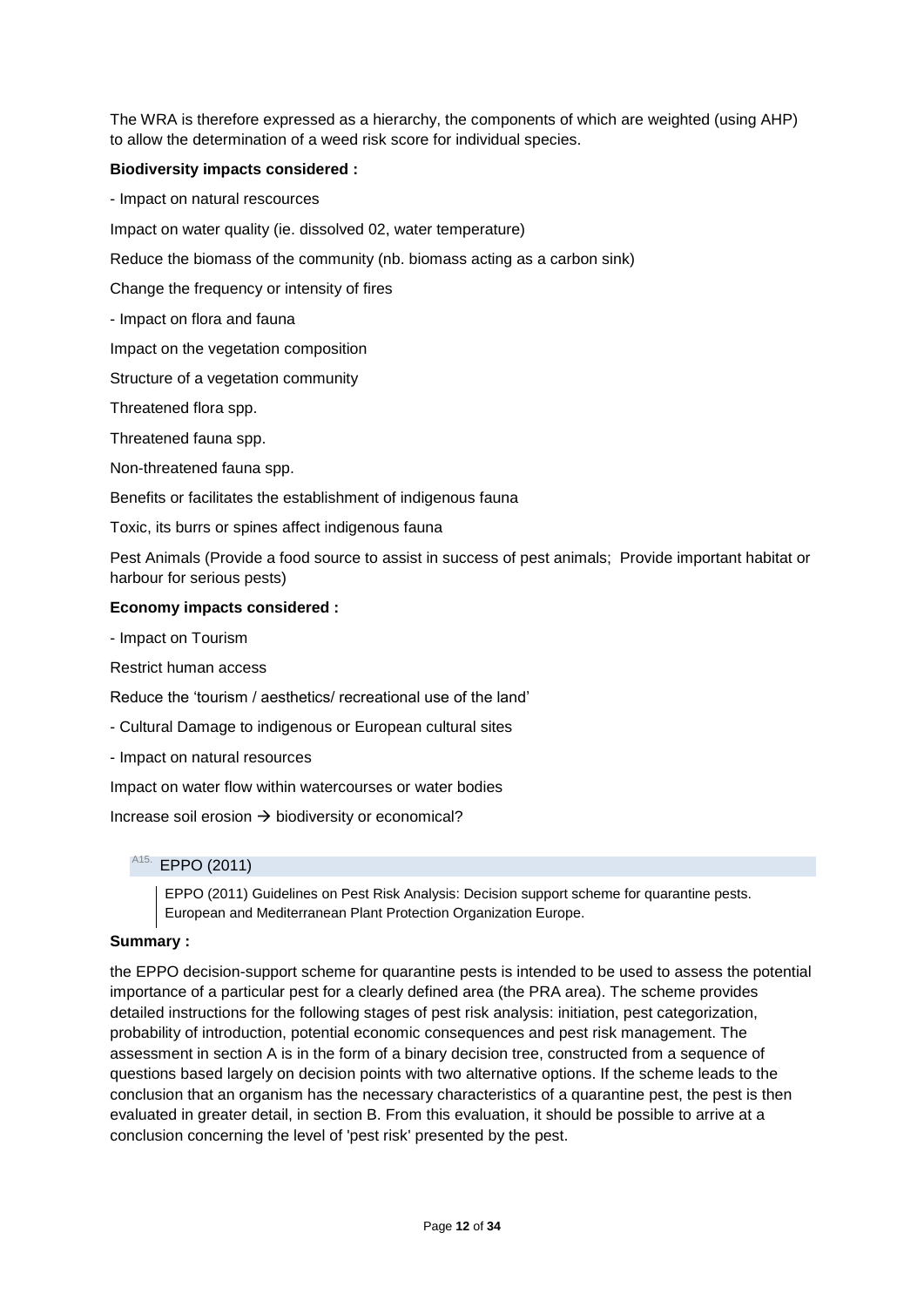# **Biodiversity impacts considered :**

- Negative impact on native biodiversity

To what extent does the pest cause a decline in native species

To what extent does the pest cause changes in the composition and structure of native species communities

To what extent does the pest hybridize with native species

- Alteration of ecosystem processes and patterns

To what extent does the pest cause physical modifications of habitats

To what extent does the pest cause changes in nutrient cycling and availability

To what extent does the pest cause modifications of natural successions

To what extent does the pest disrupt trophic and mutualistic interactions

- Conservation impacts

To what extent does the pest occur in habitats of high conservation value

To what extent does the pest cause harm to rare or vulnerable species

# **Economy impacts considered :**

Social effects are impacts on human well-being, other than economic impacts. The main social effects are:

• Landscape effects. To assess the impacts on the landscape two elements need to be involved:

- o Land use function (agriculture, living area)
- o Contribution to wellbeing (aesthetic value, (cultural-) historic value)
- Loss of employment

• Products and services such as water quality, animal grazing, hunting and fishing (in addition to effects on plant health).

#### <span id="page-12-0"></span>Essl et al. (2011)

Essl F., Nehring S., Klingenstein F., Milasowszky N., Nowack C. & Rabitsch W. (2011) Review of risk assessment systems of IAS in Europe and introducing the German-Austrian Black List Information System (GABLIS). Journal for Nature Conservation, 19, 339-350.

#### **Summary :**

The authors give a mini-review of existing European risk assessment procedures and present a newly developed and tested risk assessment tool for invasive alien species (IAS) in Germany and Austria, the "German–Austrian Black List Information System" (GABLIS). GABLIS has been developed as a trans-national and taxonomically universal risk assessment system, which takes into account solely the detrimental effects of alien species on biodiversity.

#### **Biodiversity impacts considered :**

- Interspecific competition
- Predation and herbivory
- Hybridistation
- Transfer of pathogens and organisms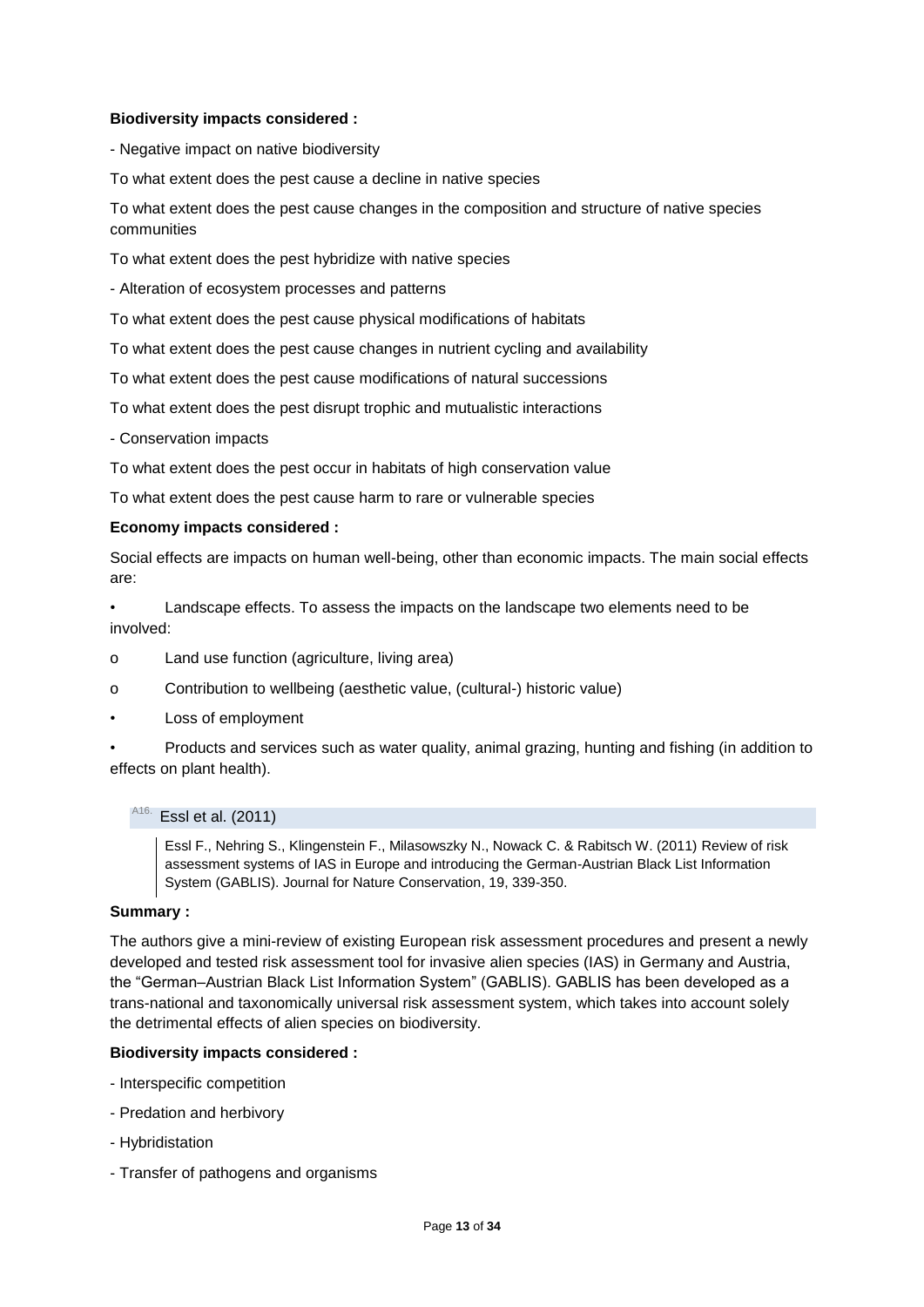- Negative effects on ecosystem functioning
- Change of vegetation structures
- Change of water balance
- Reduction of insolation
- Effects on sedimentation
- Effects on erosion
- Effects on nutrient dynamics and soil chemistry
- Effects on soil formation
- Change of trophic relations
- Effects on vegetation dynamics
- Change of succession processes
- Decoupling of host-parasite or mutualist relations

#### **Economy impacts considered :**

<span id="page-13-0"></span>not included

#### European Technology Platform for Global Animal Health (2006)

- European Technology Platform for Global Animal Health. (2006) Strategic Research Agenda. Belgium.
- <span id="page-13-1"></span>Not considered relevant here as biodiversity impacts are not included.

#### Feizic et al. (2008)

Fejzic N., Haracic S.S., Dargatz D.A., McCluskey B.J., Cornwell S.M., Salman M. & Mumford E.L. (2008) Development of an animal health surveillance infrastructure in Bosnia and Herzegovina-case report. Slovenian Veterinary Research 45, 43-48.

<span id="page-13-2"></span>Not considered relevant here as biodiversity impacts are not included.

#### Garry Oak Ecosystems Recovery Team (2007)

Garry Oak Ecosystems Recovery Team (2007) General decision process for managing invasive plant species in Garry Oak and associated ecosystems (GOEs).

# **Summary :**

The decision support tool is intentionally short and concise. It is driven by a series of questions to help users decide whether, and how, to manage invasive plant species in any GOE. It assumes that users are sufficiently knowledgeable about GOEs and invasive, native and rare species to understand the questions and to know where to look for help in answering them if needed.

## **Biodiversity impacts considered :**

- Impact on native plant communities

outcompeting and crowding them out

reduction in overall biodiversity

## **Economy impacts considered :**

- landscape aesthetics

visual blight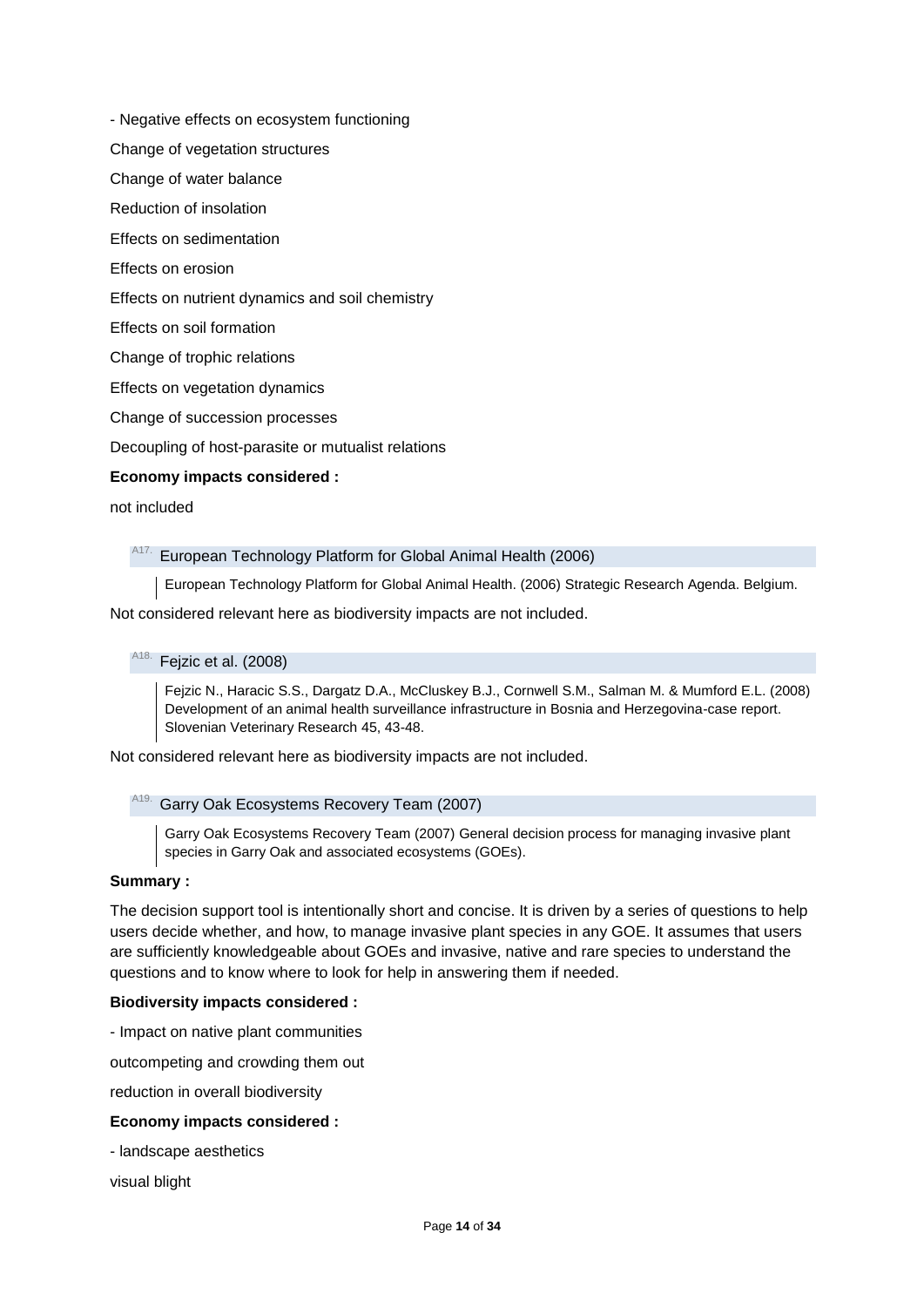- natural environments

increased erosion or restricted water flow in aquatic or riparian areas

- recreation

<span id="page-14-0"></span>obstacle to travel

#### GB Non-native species Secretariat (2011)

GB Non-native species Secretariat. (2011) Great Britain Non-native species Rapid Risk Assessment (NRRA). GB Non-native species Secretariat. York, United Kingdom.

<span id="page-14-1"></span>Already consulted in light of *Alien Alert*; see elsewhere (B. D'hondt).

#### Gederaas et al. (2007)

Gederaas L., Salvesen I. & Viken A. (2007). Norsk svarteliste 2007: økologiske risikovurderinger av fremmede arter. Artsdatabanken.

# **Summary :**

The 2007 Norwegian Black List is the first official overview of ecological risk analyses for a selection of alien species that have been recorded in Norway. Ecological risk means that the species may have negative impacts on ecosystems, indigenous species and genotypes, or be a vector for other species (parasites and diseases) which may be harmful to indigenous biological diversity. Economic or health effects are not assessed. The risk analysis consists of two phases. Phase 1 is a simplified risk analysis where species that have been documented as being problem-free are categorized as having low risk. For most of the species, there is no documentation that they are problem-free and a risk analysis must then be performed in Phase 2.

#### **Biodiversity impacts considered :**

- Can the species negatively affect natural habitats or ecosystems?

negative impact on ecosystems, environments, habitats or species diversity

- Can the species negatively affect indigenous species?

negative impact on Red list species, negative impact on indigenous species that are not red list species.

- Can the species negatively affect the genetic diversity?

Genetic information can be transferred to natural populations

Negative impact on locally adapted genotypes

#### **Economy impacts considered :**

<span id="page-14-2"></span>not included

#### Hayes & Sliwa (2003)

Hayes K.R. & Sliwa C. (2003) Identifying potential marine pests - a deductive approach applied to Australia. Marine Pollution Bulletin, 46, 91-98.

#### **Summary :**

the study outlines a deductive hazard assessment technique to identify potential marine pests that may arrive via ballast water and/or hull fouling.

#### **Biodiversity impacts considered :**

- detrimental habitat modification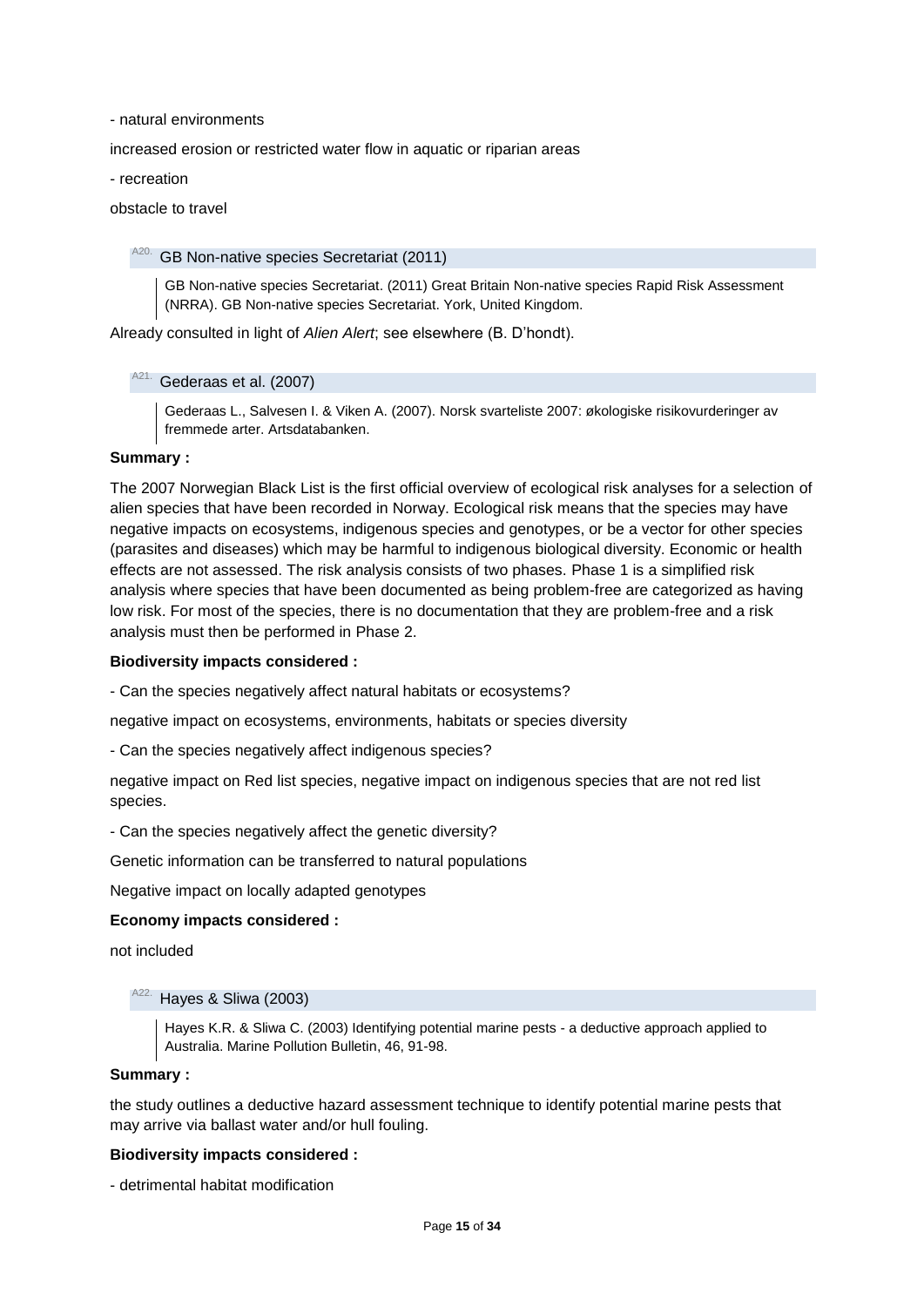- alters trophic interactions or food webs
- dominates/out competes and limits the resources of native spp.
- predator of native spp.
- alters bio-geochemical cycles
- induces novel behavioural or eco-physiological responses in native spp.
- genetic impacts such as hybridisation and introgression
- herbivory

## **Economy impacts considered :**

- water abstraction/nuisance fouling
- loss of aquaculture/commercial/recreational harvest
- loss of public/tourist amenity
- <span id="page-15-0"></span>- damage to marine structures/archaeology

#### Hiebert & Stubbendieck (1993)

Hiebert R.D. & Stubbendieck J.L. (1993) Handbook for ranking exotic plants for management and control. US Department of the Interior, National Park Service, Natural Resources Publication Office.

## **Summary :**

in this study the authors developed the Exotic Species Ranking System for resource managers to sort exotic plants within a park according to the species level of impact and its innate ability to become a pest. This information can then be weighed against the perceived feasibility or ease of control.

#### **Biodiversity impacts considered :**

- significance of threat to park resources
- level of visual impact on the landscape
- competitive ability
- level of impact in natural areas

#### **Economy impacts considered :**

<span id="page-15-1"></span>not included

#### ISPM-11 (2004)

ISPM-11 (2004) Pest Risk Analysis for Quarantine Pests Including Analysis of Environmental Risks and Living Modified Organisms. IPPC/FAO Rome.

#### **Summary :**

the standard provides details for the conduct of pest risk analysis (PRA) to determine if pests are quarantine pests. It describes the integrated processes to be used for risk assessment as well as the selection of risk management options. This document only gives guidelines but there are no real questions on impact as such it was not considered for review.

<span id="page-15-2"></span>Jefferson et al. (2004)

Jefferson L., Havens K. & Ault J. (2004) Implementing invasive screening procedures: The Chicago Botanic Garden model. Weed Technology, 18, 1434-1440.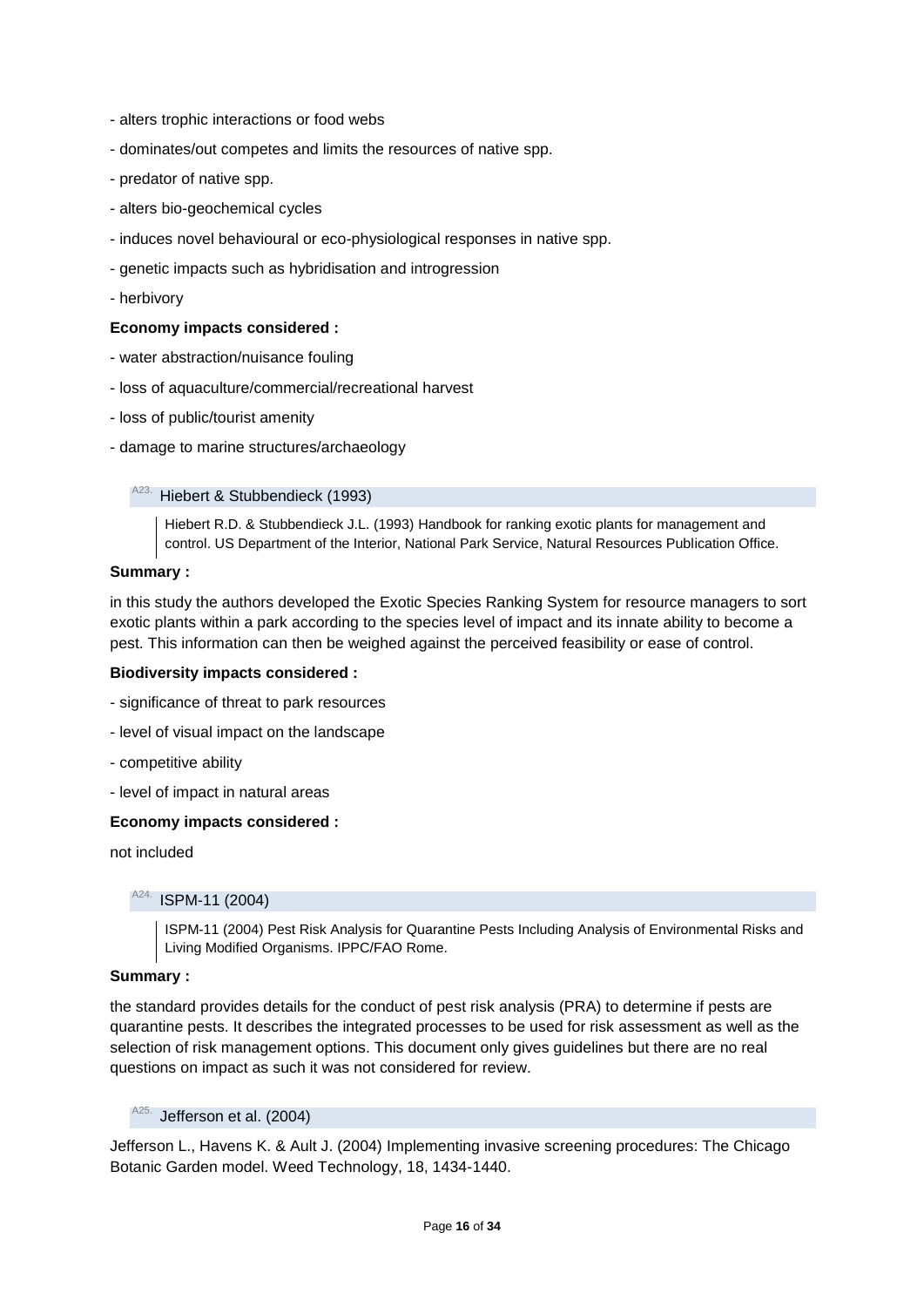<span id="page-16-0"></span>No access to the reference.

## **Johnson (2009)**

Johnson, S. (2009) NSW Weed Risk Management System. Industry and Investment NSW. Orange, New South Wales, Australia.

# **Summary :**

the NSW Weed Risk Management (WRM) system aims to provide a standard, nationally accepted and transparent process to help make decisions about the introduction, prioritisation and declaration of potential weed or weed species.

# **Biodiversity impacts considered :**

- Does the weed reduce the establishment of desired plants?

- Does the weed reduce the yield or amount of desired vegetation?
- Does the weed reduce the quality of products, diversity or services available from the land use?
- Does the weed have major positive or negative effects on environmental health?

food shelter, fire regime, altered nutrient levels, soil salinity, soil stability, soil water table

# **Economy impacts considered :**

- What is the weed's potential to restrict the physical movement of people, animals, vehicles, machinery and/or water?

<span id="page-16-1"></span>Koop et al. (2012)

Koop A.L., Fowler L., Newton L.P. & Caton B.P. (2012) Development and validation of a weed screening tool for the United States. Biological Invasions, 14, 273-294.

#### **Summary :**

in this study, the authors develop a new weed risk assessment model for the entire United States that increases non-invader accuracy. The new screening tool uses two elements of risk, establishment/spread potential and impact potential, in a logistic regression model to evaluate the invasive/weedy potential of a species.

# **Biodiversity impacts considered :**

Allelopathic

Change ecosystem processes and parameters that affect other species?

Change community structure?

Change community composition?

Likely to affect any federal Threatened and Endangered plant species?

Likely to affect any globally outstanding ecoregions?

Outcompetes, replaces or otherwise affects desirable plants and vegetation?

#### **Economy impacts considered :**

- Impacts human property, processes, civilization, or safety?
- Changes or limits recreational use of an area?

- Reduces the quality or availability of irrigation, or strongly competes with plants for water?  $\rightarrow$  maybe both biodiversity and economical impact?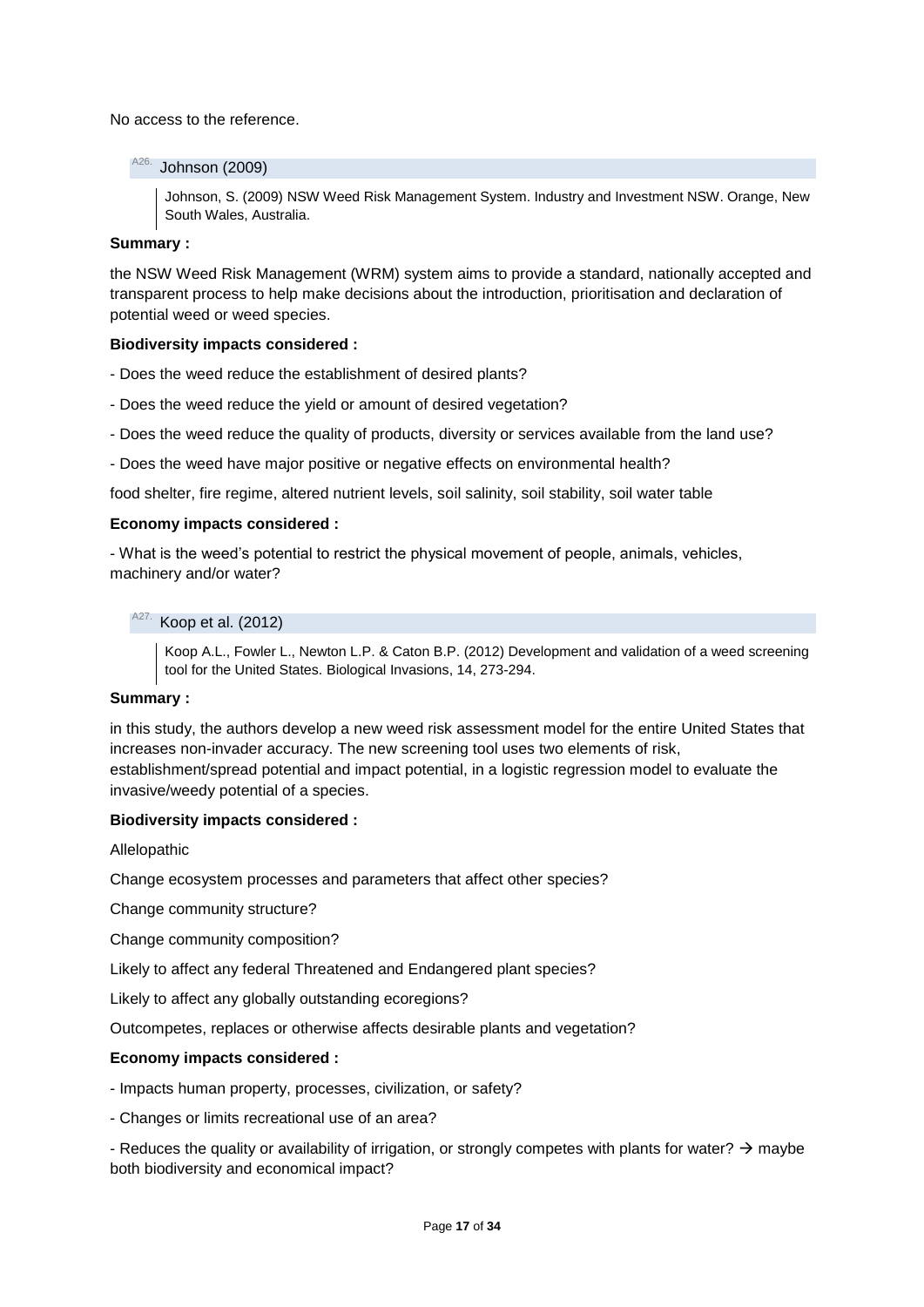#### - Lowers commodity value?

## <span id="page-17-0"></span>- Is it likely to impact trade?  $\rightarrow$  considered as economical impact?

#### McKenzie et al. (2007)

McKenzie J., Simpson H. & Langstaff I. (2007) Development of methodology to prioritise wildlife pathogens for surveillance. Preventive Veterinary Medicine, 81, 194-210.

<span id="page-17-1"></span>Not considered relevant here as biodiversity impacts are not included.

#### Miller et al. (2010)

Miller T.K., Allen C.R., Landis W.G. & Merchant J.W. (2010) Risk assessment: Simultaneously prioritizing the control of invasive plant species and the conservation of rare plant species. Biological Conservation, 143, 2070-2079.

#### **Summary :**

the authors adapted the Relative Risk Model to assess combinations of rare species, invasive species, and regions. It also can be applied to different taxonomic groups and at different spatial scales. This flexibility makes it a promising tool for invasive species risk assessment. They used the Relative Risk Model to quantify risks posed to endangered plant species by non-indigenous invasive plant species in Nebraska.

I could not find the questions on impact. The Relative Risk Model was originally developed by Landis (2004) so I used this reference.

29b. Landis W.G (2004). Ecological Risk Assessment Conceptual Model Formulation for Nonindigenous Species

**Summary :** This article addresses the application of ecological risk assessment at the regional scale to the prediction of impacts due to invasive or nonindigenous species (NIS). The first section describes risk assessment, the decision-making process, and introduces regional risk assessment. A general conceptual model for the risk assessment of NIS is then presented based upon the regional risk assessment approach.

Unfortunately I could not find the type of questions, ranking etc.

#### **Biodiversity impacts considered :**

- Replacement of economically, culturally,or socially important species
- Decrease in available habitat for significant species
- Decrease in biodiversity
- Transformation of habitat type
- Change in population dynamics

### **Economy impacts considered :**

<span id="page-17-2"></span>- Alterations of landscape structure

#### Minnesota Interagency Exotic Species Task Force (1991)

Minnesota Interagency Exotic Species Task Force. (1991) Report and recommendations of the Minnesota Interagency Exotic Species Task Force. Minnesota Department of Natural Resources. Minnesota, USA.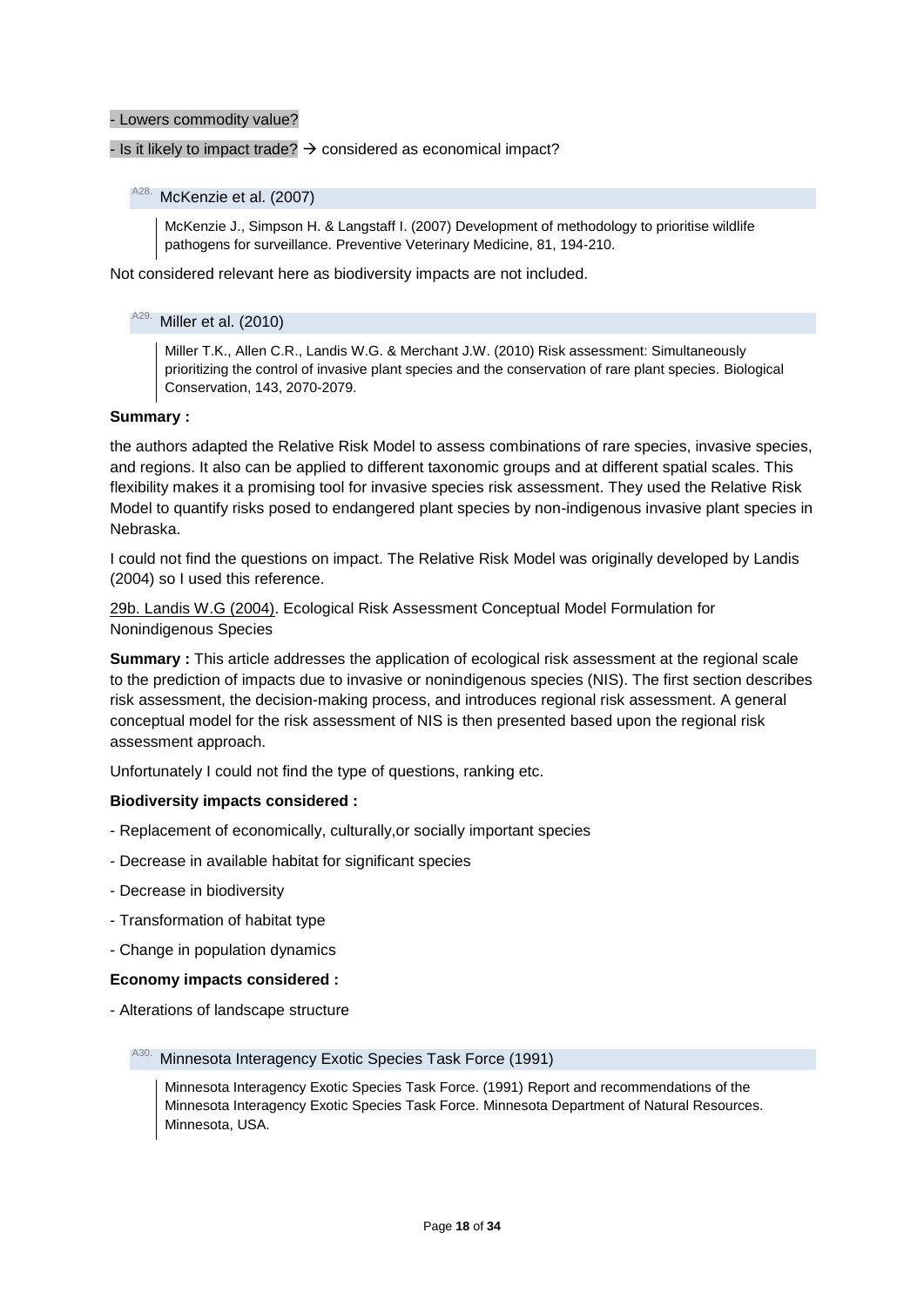# **Summary :**

The Interagency Exotic Task Force focused on the negative environmental and ecological impacts of exotic species.

# **Biodiversity impacts considered :**

- effect on natural processes/character
- threat to resources
- competitive ability

# **Economy impacts considered :**

<span id="page-18-0"></span>not included

#### More et al. (2010)

More S.J., McKenzie K., O'Flaherty J., Doherty M.L., Cromie A.R. & Magan M.J. (2010) Setting priorities for non-regulatory animal health in Ireland: results from an expert Policy Delphi study and a farmer priority identification survey. Preventive Veterinary Medicine, 95, 198-207.

<span id="page-18-1"></span>Not considered relevant here as biodiversity impacts are not included.

#### Morse et al. (2004)

Morse L.E., Randall J.M., Benton N., Hiebert R. & Lu S. (2004). An invasive species assessment protocol: Evaluating non-native plants for their impact on biodiversity, Version 1. US Government Documents (Utah Regional Depository), 537.

# **Summary :**

The protocol is used to assess species (or infraspecific taxa, as appropriate) individually for a specified "region of interest" and to assign each species an Invasive Species Impact Rank (IRank) of High, Medium, Low, or Insignificant to categorize its negative impact on natural biodiversity within that region. The protocol includes 20 questions and contains four sections: Ecological Impact, Current Distribution and Abundance, Trend in Distribution and Abundance, and Management Difficulty.

# **Biodiversity impacts considered :**

- Impact on Ecosystem Processes and System-Wide Parameters

fire occurrence, frequency, and intensity

geomorphological changes (e.g., erosion and sedimentation rates)

hydrological regimes (including soil water table)

nutrient and mineral dynamics

system-wide reductions in light availability (e.g., an aquatic invader covering an entire water

body which would otherwise be open)

changes in salinity, alkalinity, or pH

- Impact on Ecological Community Structure
- Impact on Ecological Community Composition
- Impact on Individual Native Plant or Animal Species

Strongly outcompetes a particular native species

Hybridizes with a particular native species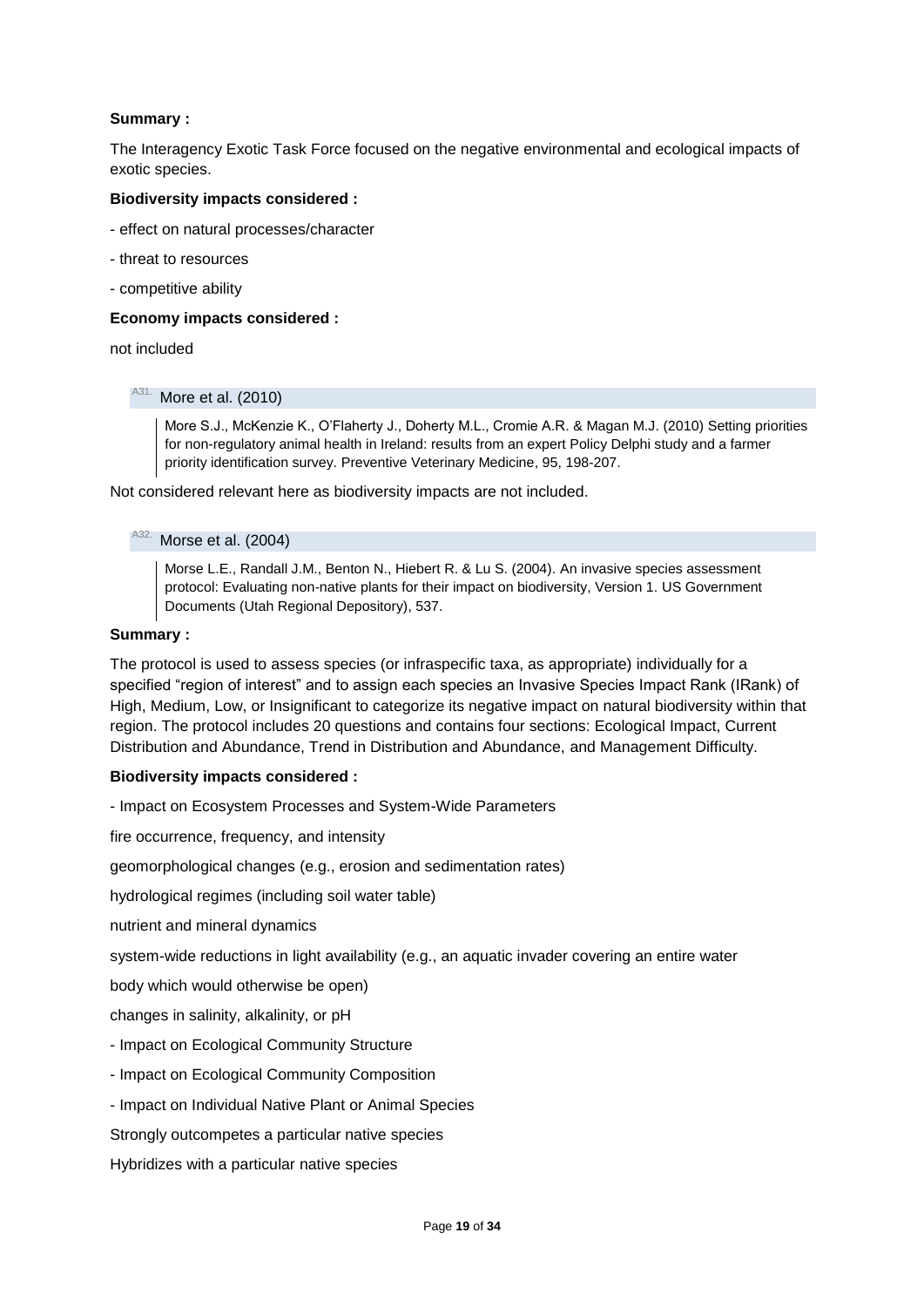Parasitizes a particular native species

Poisons a particular native species

Hosts a non-native disease which damages a particular native species

Distracts pollinators from a particular native species

- Conservation Significance of the Communities and Native Species Threatened

# **Economy impacts considered :**

<span id="page-19-0"></span>not included

# Nentwig et al. (2010)

Nentwig W., Kühnel E. & Bacher S. (2010) A generic impact scoring system applied to alien mammals in Europe. Conservation Biology, 24, 302-311.

#### **Summary :**

The authors present a generic scoring system that compares the impact of alien species among members of large taxonomic groups. Impact was classified as either environmental or economic.

# **Biodiversity impacts considered :**

- hybridization
- herbivory
- predation
- competition

# **Economy impacts considered :**

- forestry (Impact through herbivory, effect on forest growth, impact on seed dispersal, browsing on young trees, damage to plantations, gnawing of bark, damage by causing floods, damage to mature forest through seed consumption, bark stripping or antler rubbing, death of trees by felling or flooding)

- infrastructure (damage to fences and/or plantations, gnawing electricity cables etc., causing road accidents, damage through burrowing or nesting in buildings, impact through pollution, damage to flood defence systems, danger to human safety)

# <span id="page-19-1"></span>OiE (2011a)

OiE (World Organization for Animal Health). (2011a) Terrestrial Animal Health Code. OIE (World Organization for Animal Health) Paris, France. OIE (World Organization for Animal Health). (2011b). Aquatic Animal Health Code. OIE (World Organization for Animal Health) Paris, France.

<span id="page-19-2"></span>Not considered relevant here as biodiversity impacts are not included.

## Olenin et al. (2007)

Olenin S., Minchin D. & Daunys D. (2007) Assessment of biopollution in aquatic ecosystems. Marine Pollution Bulletin, 55, 379-394.

## **Summary :**

Using basic information on abundance and distribution of alien species, the authors developed an index that classifies AS impacts on native species, communities, habitats and ecosystem functioning in marine environments. This method can be used to evaluate impact at five different levels of biopollution, fitting within the existing schemes for water quality assessment.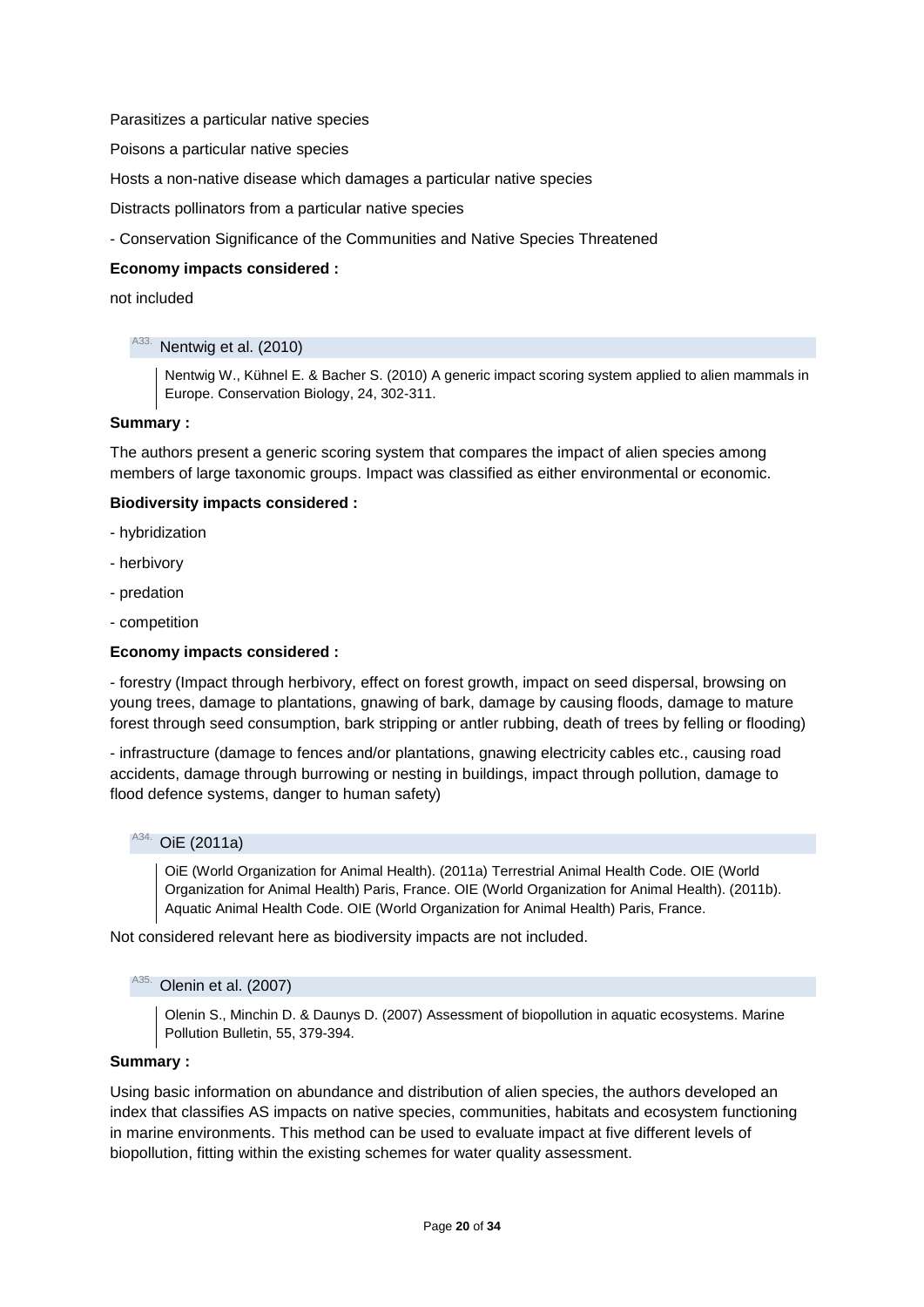# **Biodiversity impacts considered :**

- Impact on native species and communities

change(s) in species ranking, shift(s) in community dominant species, displacement of native species, loss of type-specific community, and loss of keystone species

- Impact on habitats

habitat alteration, habitat fragmentation and habitat loss

- Impact on ecosystem functioning

changes in food web and functional groups

# **Economy impacts considered :**

<span id="page-20-0"></span>not included

Ou et al. (2008)

Ou J., Lu C. & O'Toole D.K. (2008). A risk assessment system for alien plant bio-invasion in Xiamen, China. Journal of Environmental Sciences, 20, 989-997.

# **Summary :**

A risk assessment system for alien plant invasion has been designed using a ranking system and an analytic hierarchy process. The system consists of 17 secondary indices, grouped into 6 primary indices reflecting the different stages in the bio-invasion process: introduction, establishment, dispersion, current range, infestation, and artificial control. Biogeographical, ecological, and experience-linked aspects of the species as well as artificial disturbance were taken into account in the index selection and criterion development.

#### **Biodiversity impacts considered :**

- Impact on ecosystem processes and system-wide parameters

Increase in fire occurrence, frequency, and intensity in local area;

geomorphological changes caused by erosion and sedimentation;

hydrological regime changes and reduced available aquatic habitats caused by rapid transpiration;

impact on availability of nutrients and minerals, e.g. the species is a nitrogen fixer and causes a

change of soil nitrogen;

cause system-wide reduction in light availability;

change in salinity, minerals, alkalinity,or pH;

others

- Impact on native plant or animal species

Strongly out-competes a particular native species;

produces spines, thorns, burrs, or is toxic to animals;

produces chemical substance to inhibit the germination or growth of other plants;

climbing or smothering growth habit;

hybridizes with a particular native species (especially with precious species);

hosts a disease or pest which causes damage;

other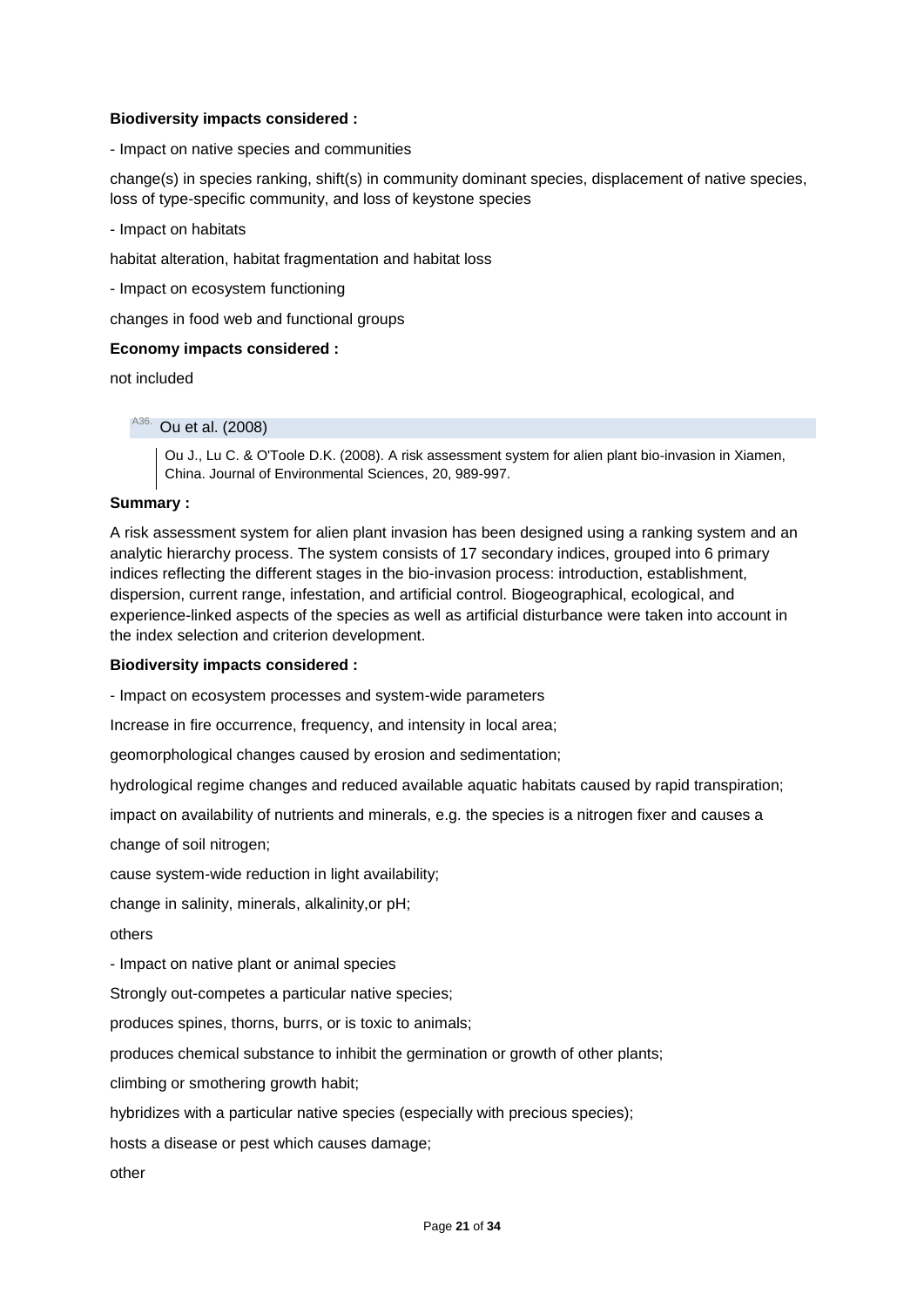# **Economy impacts considered :**

- Impact on economy and other aspects

Local agriculture, forestry or fishing;

ecological community structure, causes alteration of original ecological function;

availability of soil, wetland, or other resources;

destruction of original landscape and causes damage to sites of importance to tourism;

impacts human health;

<span id="page-21-0"></span>others

# A37. Parker et al. (2007)

Parker C., Caton B.P. & Fowler L. (2007) Ranking nonindigenous weed species by their potential to invade the United States. Weed Science, 55, 386-397.

<span id="page-21-1"></span>Could not access the reference

# A38. Pheloung et al. (1999) and Pheloung (2001)

Pheloung P., Williams P. & Halloy S. (1999) and Pheloung P. (2001) A weed risk assessment model for use as a biosecurity tool evaluating plant introductions. Journal of Environmental Management, 57, 239- 251.

# **Summary :**

A model designed specifically for the Australian quarantine authority: theWeed Risk Assessment model (WRA). A weed risk assessment system is described that uses information on a taxon's current weed status in other parts of the world, climate and environmental preferences, and biological attributes. The system is designed to be operated by quarantine personnel via a user-friendly computer interface.

## **Biodiversity impacts considered :**

Biodiversity questions are not clearly listed. in my opinion the following questions are related to biodiversity impacts.

- allelopathic
- parasitic
- produces spines, thorns or burrs
- toxic to animals
- creates a fire hazard in natural ecosystems
- climbing or smothering growth habit
- forms dense thickets

## **Economy impacts considered :**

<span id="page-21-2"></span>not included

# Reichard & Hamilton (1997)

Reichard S.H. & Hamilton C.W. (1997) Predicting invasions of woody plants introduced into North America. Conservation Biology, 11, 193-203.

Not considered relevant here as biodiversity impacts are not included.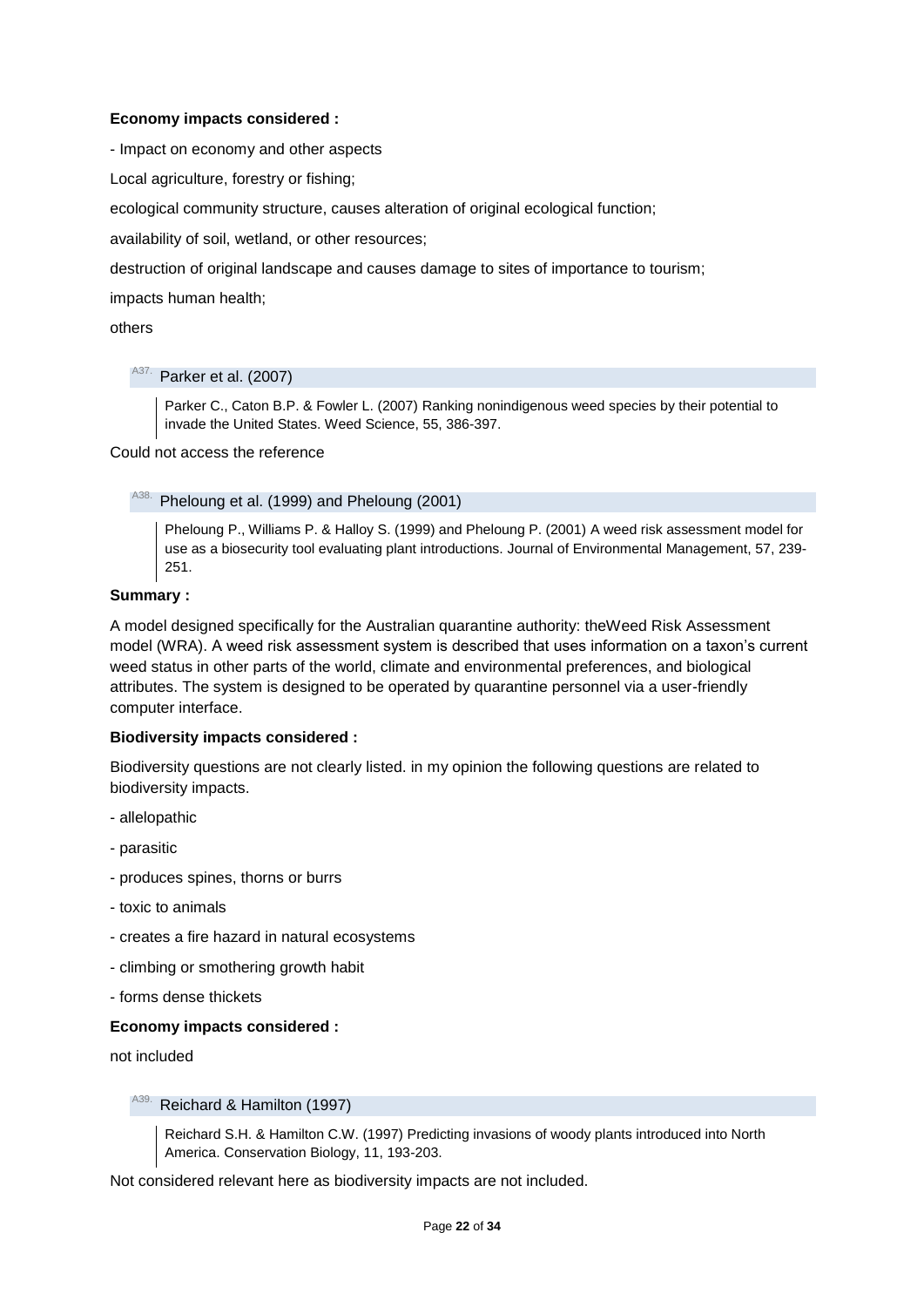#### <span id="page-22-0"></span>A40. Risk Assessment and Management Committee (1996)

Risk Assessment and Management Committee. (1996) Generic nonindigenous aquatic organisms risk analysis review process (for estimating risk associated with the introduction of nonindigenous aquatic organisms and how to manage for that risk). A report.

## **Summary :**

The goal is to provide a standardized process for evaluating the risk of introducing nonindigenous aquatic organisms and, if needed, determining the correct risk management steps needed to mitigate that risk.

#### **Biodiversity impacts considered :**

- ecosystem destabilization
- reduction in biodiversity
- reduction or elimination of keystone species
- reduction or elimination of endangered/threatened species

#### **Economy impacts considered :**

<span id="page-22-1"></span>- aesthetic damage

#### Sæther et al. (2010)

Sæther BE, Holmern T, Tufto J & Engen S. (2010) Forslag til et kvantitativt klassifiseringssystem for risikovurdering av fremmede arter. Senter för bevaringsbiologi. Trondheim, p. 144.

## <span id="page-22-2"></span>reference is only available in the Norwegian language

#### Smallwood & Salmon (1992)

Smallwood K.S. & Salmon T.P. (1992) A rating system for potential exotic bird and mammal pests. Biological Conservation, 62, 149-159.

#### **Summary :**

A rating system was developed to prioritize research and control efforts for preventing birds and mammal species invasions and eradicating established exotic pests. Four rating criteria were the species potential (1) to be introduced; (2) to establish; (3) to cause damage; and (4) to be controlled.

#### **Biodiversity impacts considered :**

The authors have a section 'damage potential' in their assessment but they fail to say what the content is of the damage potential.

They mention:

- damage in introduced range  $\rightarrow$  no mentioning of what kind of damage is considered
- damage to agriculture  $\rightarrow$  idem
- damage to natural resources

Endangered species

Wildlife-impact on species similar to local species

Wildlife habitat destruction

## **Economy impacts considered :**

- damage to natural resources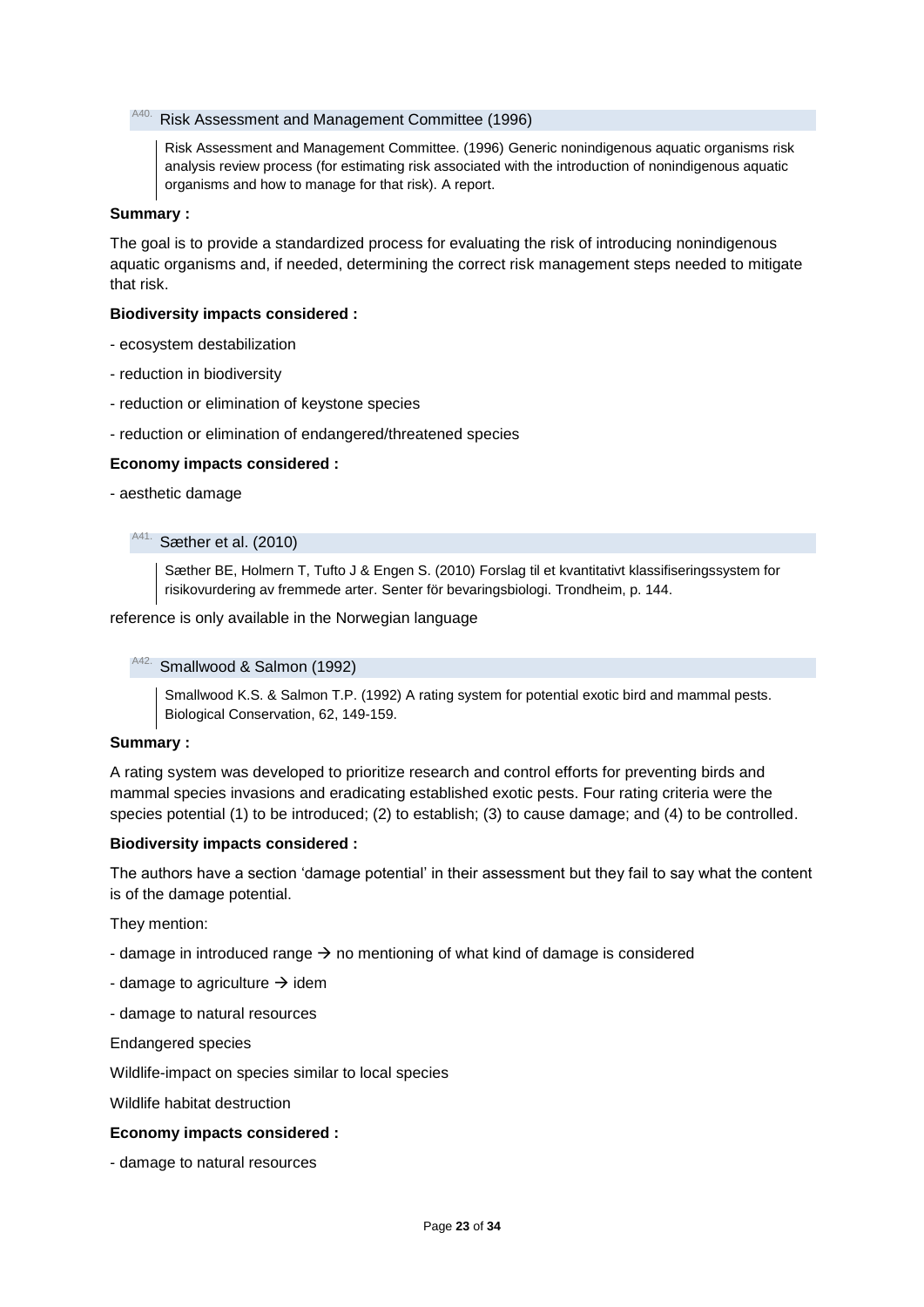# Erosion/water flow

# <span id="page-23-0"></span>A<sub>43.</sub> SZEID (2006)

SZEID. (2006) Documentation for prototype AHW prioritisation decision support tool. Version 1.1. p. 14.

## **Summary :**

A prototype decision support tool to prioritise animal health issues. Key criteria that determine the relative importance of each issue considered in the Decision Support Tool have been identified and defined in the context of their influence, on the impact of the issue being considered, on each of the four reasons for government intervention under the GB Animal Health and Welfare Strategy and the epidemiology of the disease or issue, and risk of a detrimental change.

#### **Biodiversity impacts considered :**

- Impact on wider society

Impact on global environment (effect on ecosystem and ecosystem services)

Impact on local environment (including landscape, water, soil and air quality and biodiversity)

# **Economy impacts considered :**

- Impact on wider society

Economic & social impact on the wider rural economy (including shops, community, tourism,shows, sports events, riding schools etc). Excludes direct impact on agricultural economy.

#### <span id="page-23-1"></span><sup>A44.</sup> Tucker & Richardson (1995)

Tucker K.C. & Richardson D.M. (1995) An expert-system for screening potentially invasive alien plants in South-African fynbos. Journal of Environmental Management, 44, 309-338.

#### **Summary :**

The development and application of an expert system is described for screening alien woody plants for their invasive potential in South African fynbos. The system is proposed for use by potential introducers to demonstrate low invasive risk before importing woody alien species for cultivation.

<span id="page-23-2"></span>Not considered relevant here as biodiversity impacts are not included.

## Ward et al. (2008)

Ward D., Stanley M., Toft R., Forgie S. & Harris R. (2008) Assessing the risk of invasive ants: a simple and flexible scorecard approach. Insectes Sociaux, 55, 360-363.

## **Summary :**

An assessment system which is simple, can be tailored for specific-user and regional requirements, and has the potential to integrate a variety of additional information. Target species are invasive ants in New Zealand.

#### **Biodiversity impacts considered :**

- Impact on native environment

Competitive advantage over other ants

Detrimental impacts on native invertebrates

Detrimental impacts on vertebrates

Harms indigenous flora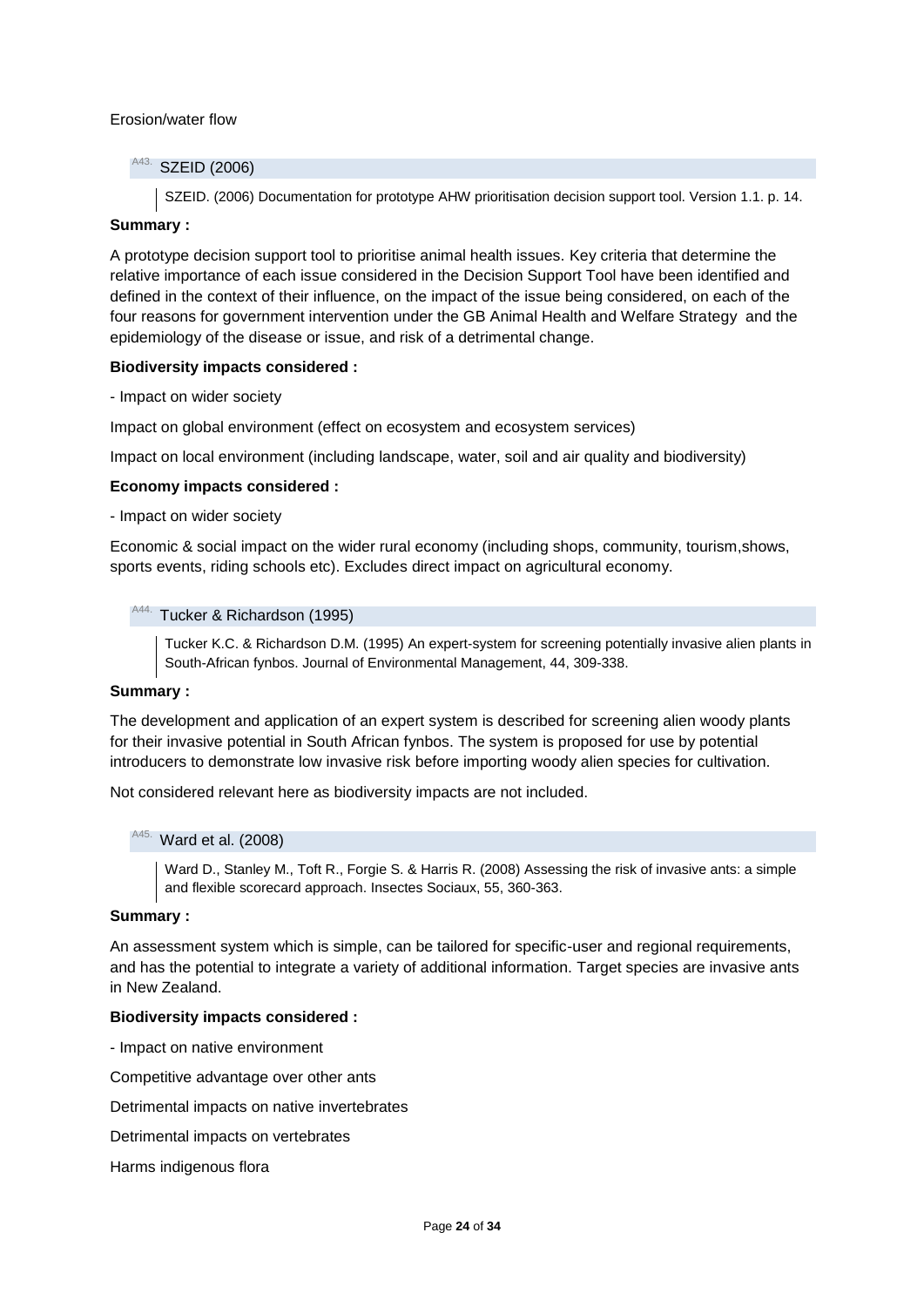# **Economy impacts considered :**

- Likely pest status to humans

<span id="page-24-0"></span>Damages structures

# Warner et al. (2003)

Warner P., Bossard C., Brooks M., DiTomaso J., Hall J., Howald A., Johnson D., Randall J., Roye C. & Ryan M. (2003) Criteria for categorizing invasive non-native plants that threaten wildlands. California Exotic Pest Plant Council and Southwest Vegetation Management Association.

<span id="page-24-1"></span>The reference is a book  $\rightarrow$  no access

# $A47.$  Weber & Gut (2004)

Weber E. & Gut D. (2004) Assessing the risk of potentially invasive plant species in central Europe. Journal for Nature Conservation, 12, 171-179.

# **Summary :**

A risk assessment system was developed to assess the invasion potential of new environmental weeds in central Europe. A pre-evaluation step excludes species that are officially controlled, widespread, or intended for use in protected cultures only.

There is no clear mentioning of questions on biodiversity impact so the Ra was not considered for review.

# <span id="page-24-2"></span>A48. Weber & Gut (2005)

Weber E. & Gut D. (2005) A survey of weeds that are increasingly spreading in Europe. Agronomy for Sustainable Development 25, 109-121.

# **Summary :**

A Europe-wide survey was conducted by sending questionnaires to weed scientists in order to evaluate currently troublesome weeds and those which may cause problems in the future. Recipients were asked to list species that are spreading and cause problems in agroecosystems, and to rate these according to three scores (degree of weediness, degree of spread potential, and degree of control success), with three levels for each score (low, medium and high).

There is no clear mentioning of questions on biodiversity impact so the Ra was not considered for review.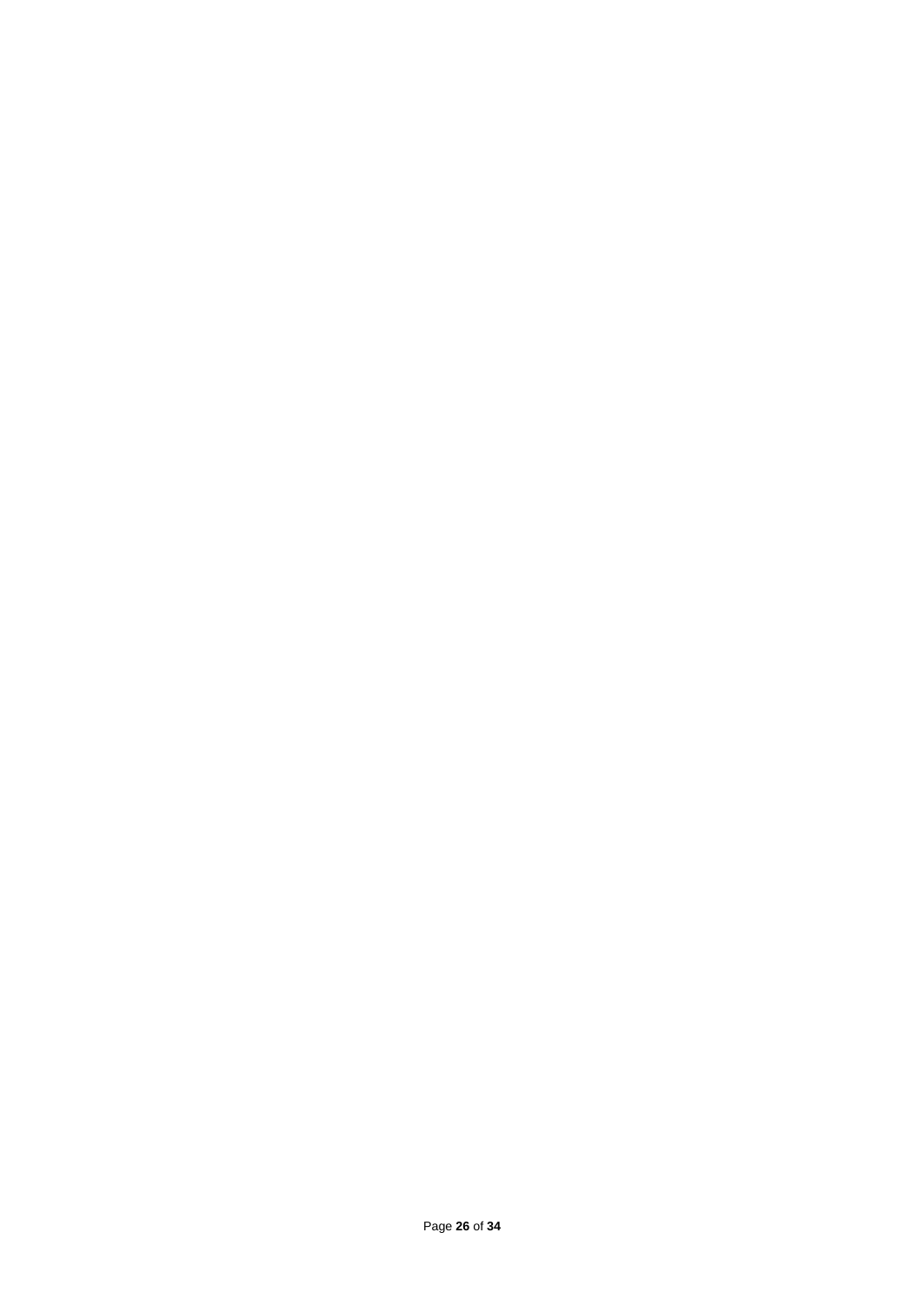# Format of the risk assessments

<span id="page-26-0"></span>

| <b>Reference</b>                   | <b>Stages</b><br>considered<br>before impact | Nr questions on impact                                                                                                                                                                                                                                                                                            | Point scales, aggregation and weighting                                                                                                                                                                                                                                                                                                                                                                                                          | <b>Uncertainty and</b><br>validation                                                                                                                                                                                         | Output                                                                                                                                                                                                                                                                                                                                                                                                                                      |
|------------------------------------|----------------------------------------------|-------------------------------------------------------------------------------------------------------------------------------------------------------------------------------------------------------------------------------------------------------------------------------------------------------------------|--------------------------------------------------------------------------------------------------------------------------------------------------------------------------------------------------------------------------------------------------------------------------------------------------------------------------------------------------------------------------------------------------------------------------------------------------|------------------------------------------------------------------------------------------------------------------------------------------------------------------------------------------------------------------------------|---------------------------------------------------------------------------------------------------------------------------------------------------------------------------------------------------------------------------------------------------------------------------------------------------------------------------------------------------------------------------------------------------------------------------------------------|
| 2. Bomford<br>(2006)               | establishment                                | $C =$ Risk of becoming a pest<br>following establishment (C1-C11)<br>□ according to Leung et al 2012<br>there are 10 questions on impact<br>but Bomford uses all questions in<br>the C stage for calculating the pest<br>risk score. In my opinion, not all<br>these questions have to do with<br>impact.         | Most of the questions in the C stage or categorical<br>(multiple choice) but with differences in the<br>amount of categories (going from 0-2 to 0-5). The<br>question about economic impact is given a<br>monetary value and then converted to a score. All<br>questions are treated equally. The pest risk score<br>is calculated on stage C of the risk assessment. A<br>species' Pest Risk Score = $C$ = the sum of its<br>scores for C1-C11. | Uncertainty is rated for<br>some of the questions by<br>using 'unknown' as one<br>of the possible answers.<br>'Unknown' always gets<br>the highest possible<br>score.                                                        | A species' Pest Risk Score is converted<br>to a Pest Risk Rank (Low, Moderate,<br>Serious or Extreme)                                                                                                                                                                                                                                                                                                                                       |
| 3. Branquart<br>(2007)             | dispersal<br>colonization                    | 4 questions in total, 2 on biodiversity<br>impact                                                                                                                                                                                                                                                                 | Answers can be given on a 3-point scale (low = $1$ ,<br>medium = $2$ , high risk = $3$ ). Each question is<br>assigned the same weight. The global score is the<br>sum of risk rating scores (between 4 and 12)                                                                                                                                                                                                                                  | includes an assessment<br>of uncertainty (unlikely $=$<br>1, likely = $2$ , deficient<br>$data = no score)$                                                                                                                  | Species are assigned to a list based on<br>their total score: black list (high<br>environmental risk), watch list (moderate<br>environmental risk), and alert list for<br>potential risk species which are not yet<br>present in Belgium                                                                                                                                                                                                    |
| 4. Brunel et<br>al. (2010)         | establishment<br>spread                      | 11 questions in total. 3 questions on<br>impact. One question on impact on<br>native species, habitats and<br>ecosystems, 1 on impact on<br>agriculture, horticulture or forestry<br>and 1 on additional impacts<br>(covering plant and human health,<br>impact on infrastructure and<br>recreational activities) | 6 yes/no questions; 5 questions with a 3-point<br>scale (low, medium, high). Questions on<br>biodiversity impacts and additional impacts are on<br>a 3-point scale with an option 'no information<br>available'. Each question is assigned the same<br>weight                                                                                                                                                                                    | includes an assessment<br>of uncertainty rated as<br>low, medium, high. An<br>overall uncertainty for<br>Part A should be<br>summarized. When no<br>information is available<br>the process does not<br>allow any conclusion | Species are assigned to a list based on<br>a matrix that includes spread potential<br>and impact (Part A). High spread and<br>high impact = list of (potential) invasive<br>plants; medium spread or impacts =<br>observation list; high impact =<br>observation list; all other species =<br>minor concern. When no information is<br>available, the process does not allow<br>any conclusion.<br>Part B: no, low or high priority for PRA |
| 6. Champion<br>& Clayton<br>(2000) | entry<br>dispersal<br>establishment          | 36 questions in total, 5 on<br>biodiversity impact, 5 on economic<br>impact                                                                                                                                                                                                                                       | Multiple choice questions. The attributes of<br>greatest importance are ranked on a scale of 0-10,<br>of intermediate importance 0-5 and 0-3 and of<br>minor importance 0-1. Weighting is built in the<br>scoring                                                                                                                                                                                                                                | <b>No</b>                                                                                                                                                                                                                    | The score is the sum of the individual<br>questions and is only used as a ranking                                                                                                                                                                                                                                                                                                                                                           |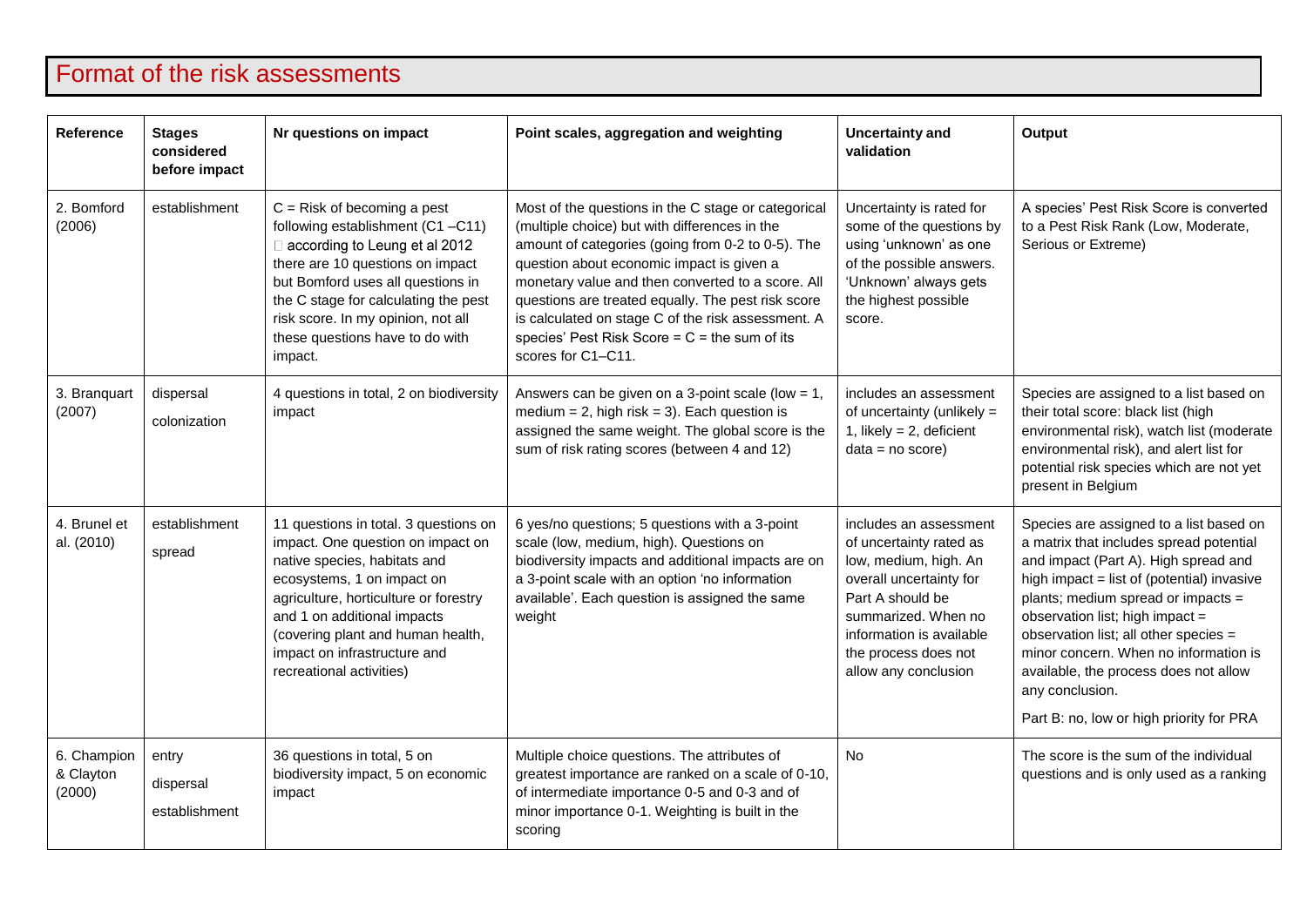| 7. Cook &<br>Proctor<br>(2007) | arrival                             | 10 questions in total, 3 on<br>biodiversity impact, 4 on economical<br>impact                                                                                                                   | type of questions? All questions on a 10 point<br>scale, 1 is low impact, 10 is high impact. An initial<br>score was allocated for each pest under each<br>criterion by the workshop conveners, and then<br>discussed and modified until overall agreement<br>was reached on each individual score. Total score<br>is the weighted sum of all subcategories                                                                                                 | Formed a "risk index"<br>based on variability of<br>scores by panel<br>members                                                                                                              | Ranking of the scores                                                                        |
|--------------------------------|-------------------------------------|-------------------------------------------------------------------------------------------------------------------------------------------------------------------------------------------------|-------------------------------------------------------------------------------------------------------------------------------------------------------------------------------------------------------------------------------------------------------------------------------------------------------------------------------------------------------------------------------------------------------------------------------------------------------------|---------------------------------------------------------------------------------------------------------------------------------------------------------------------------------------------|----------------------------------------------------------------------------------------------|
| 8. Copp et al<br>(2005)        | introduction<br>dispersal<br>spread | FISK: 49 questions in total, 7 on<br>biodiversity impact, 2? on<br>economical impact<br>IFRA: 36 questions in total, 4 on<br>biodiversity impact, 4 on economical<br>impact, 4 on social impact | FISK: yes/no questions adapted from WRA,<br>answers converted to weighted scores then sum<br>of the scores<br>IFRA: 3- point scale adapted from the EPPO<br>(2000) pest risk analysis standard. $L = low$ , M =<br>moderate, $H = high$ . Unless otherwise stated,<br>scores are: $L = 1$ , $M = 2$ , $H = 3$ . No weighting, sum<br>of the sums for each category.                                                                                         | FISK: no<br>IFRA: To deal with<br>uncertainty<br>(precautionary<br>approach), an 'unknown'<br>response is by default<br>equated with a 'yes'<br>response, as appropriate<br>to the question | FISK: accept, evaluate (=need further<br>evaluation), reject taxon for IFRA<br>IFRA: ranking |
| 9. Cowie et<br>al (2009)       | introduction                        | 12 questions in total, 2 on<br>biodiversity impact, 1 on economical<br>impact                                                                                                                   | Species and species groups were scored by<br>giving them a '1' if the data suggested that an<br>attribute would enhance their pest potential and a<br>'0' if the data suggested it would not do so. If an<br>attribute was mixed or would enhance pest<br>potential only somewhat, it was scored as '0.5',<br>and if the data were insufficient, there was no<br>score. The scores were summed and then divided<br>by the total number of attributes scored | <b>No</b>                                                                                                                                                                                   | ranking from 0 to 1, least to greatest<br>concern                                            |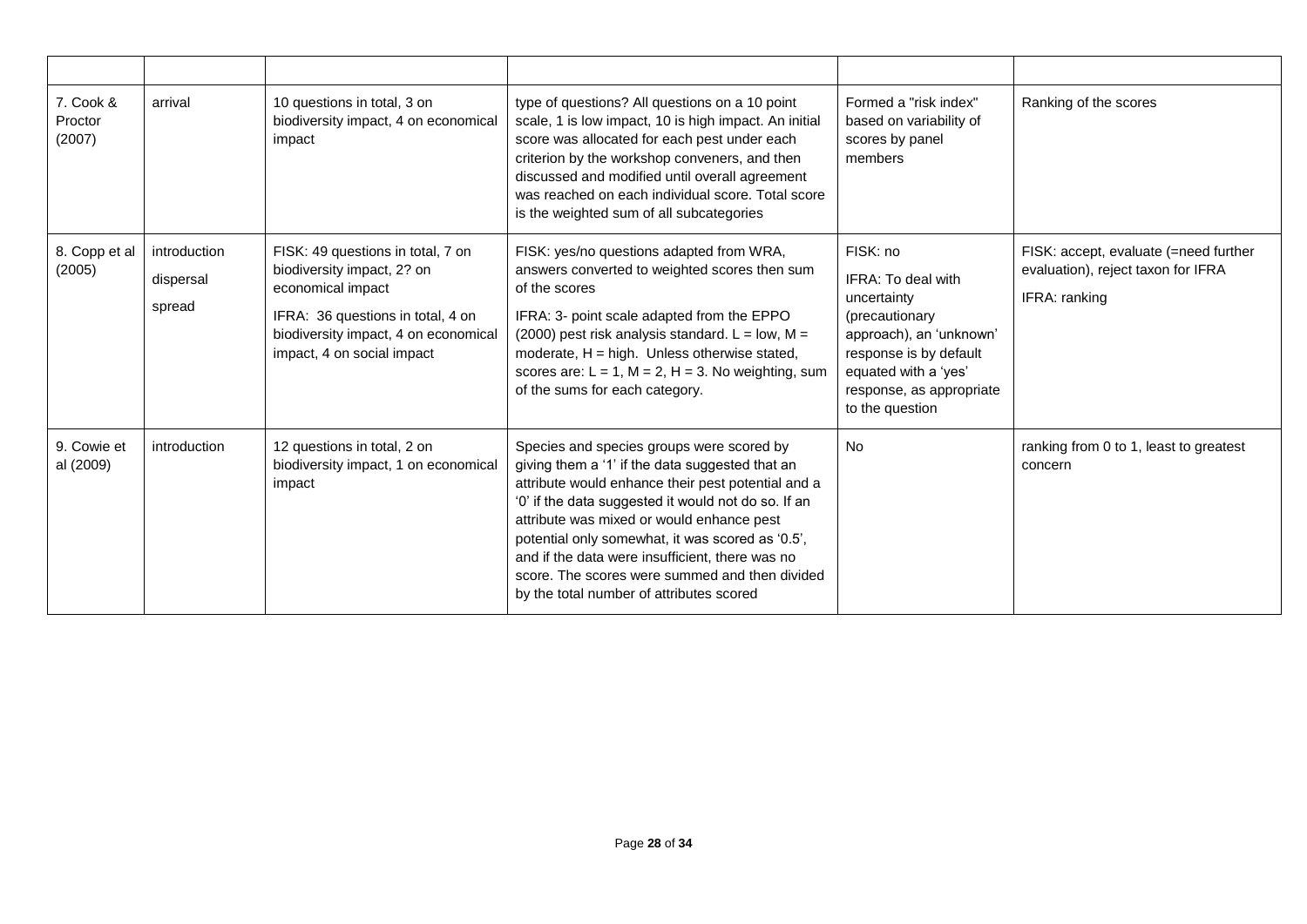| 13. Skurka<br>Darin et al<br>(2011)                     | dispersal                                                    | 1 question on biodiversity impact, 1<br>on economical value          | Each criterion was scored as very high (10 points),<br>high<br>(6 points), medium (3 points), low (1 point), or very<br>low (0 points) priority. Each score multiplied by the<br>corresponding weight for that criterion and added<br>the weighted criteria scores. The final score is the<br>sum of all criteria priority point scores weighted by<br>their percent contribution to the overall decision to<br>eradicate        | In the case of an<br>unknown, an expert's<br>best estimate was used<br>to assign a middle score<br>(6 or 3) so as not to bias<br>the population towards<br>very high or very low<br>priority. | ranking according to the overall priority<br>score                       |
|---------------------------------------------------------|--------------------------------------------------------------|----------------------------------------------------------------------|----------------------------------------------------------------------------------------------------------------------------------------------------------------------------------------------------------------------------------------------------------------------------------------------------------------------------------------------------------------------------------------------------------------------------------|-----------------------------------------------------------------------------------------------------------------------------------------------------------------------------------------------|--------------------------------------------------------------------------|
| 14.<br>Department<br>of Primary<br>Industries<br>(2008) | import vectors<br>establishment<br>dispersal                 | 13 questions on biodiversity, 5 on<br>socio-economics                | Intensity rating of questions H=1, MH=0.75,<br>M=0.5, ML=0.25, L=0. Weight multiplied by score<br>and the scores then summed up                                                                                                                                                                                                                                                                                                  | Each question scored for<br>uncertainty                                                                                                                                                       | Ranking towards priority                                                 |
| 15. EPPO<br>(2011)                                      | entry<br>establishment<br>spread                             | 9 questions on biodiversity impact, 1<br>on social impact            | Impacts on biodiversity are scored on 3 point<br>scale (low, medium, high). Social impact on a 5<br>point scale (minimal, minor, moderate, major,<br>massive). No explanation on the final score                                                                                                                                                                                                                                 | Level of uncertainty is<br>included (low, medium,<br>high)                                                                                                                                    | No ranking                                                               |
| 16. Essl et<br>al (2011)                                | introduction<br>import vectors<br>dispersal<br>establishment | 5 questions on biodiversity impact                                   | Each criterion is assigned a "yes" or "no" ("yes"<br>being the confirmation of negative impacts) if the<br>data allow a scientifically sound answer. If the<br>evidence is contradictory or less clear, but the<br>data suggest that the species might fulfil this<br>criterion, the assessment "evidence-based<br>assumption" is given. If data are missing or highly<br>incomplete, the criterion is assessed as<br>"unknown". | If data are missing or<br>highly incomplete, the<br>criterion is assessed as<br>"unknown".                                                                                                    | High (=Black List), intermediate (=Grey<br>List), low risk (=White List) |
| 19. Garry<br>Oak                                        | import vectors                                               | 2 questions on biodiversity impact, 3<br>on socio-economical impacts | Yes/no questions with weighting included                                                                                                                                                                                                                                                                                                                                                                                         | <b>No</b>                                                                                                                                                                                     | Overall score                                                            |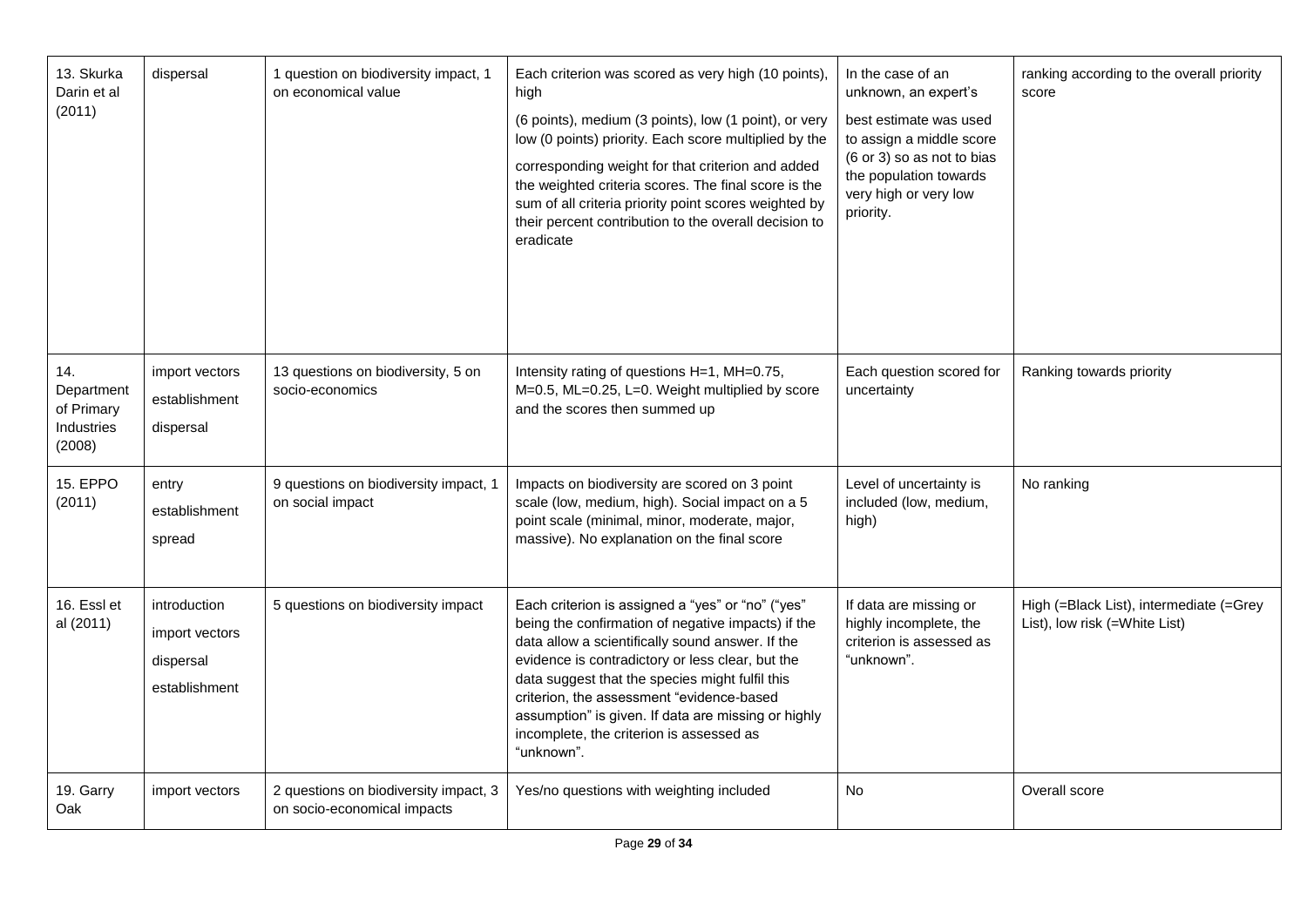| Ecosystems<br>Recovery<br>Team.<br>(2007)                             | establishment              |                                                                                   |                                                                                                                                                                                                                                                                      |                                                                                                                                                                                                      |                                                                                                                                                                                                                                                                                                                                    |
|-----------------------------------------------------------------------|----------------------------|-----------------------------------------------------------------------------------|----------------------------------------------------------------------------------------------------------------------------------------------------------------------------------------------------------------------------------------------------------------------|------------------------------------------------------------------------------------------------------------------------------------------------------------------------------------------------------|------------------------------------------------------------------------------------------------------------------------------------------------------------------------------------------------------------------------------------------------------------------------------------------------------------------------------------|
| 21.<br>Gederaas<br>L., Salvesen<br>I. & Viken A.<br>(2007)            | establishment              | 3 questions on biodiversity impacts<br>in phase 2                                 | Multiple choice questions                                                                                                                                                                                                                                            | Option 'don't know' in the<br>answers                                                                                                                                                                | Phase 1 identifies species as not<br>requiring further assessment Phase 2<br>classifies species in 3 risk categories<br>(low, high, unknown risk)                                                                                                                                                                                  |
| 22. Hayes<br>K.R. & Sliwa<br>C. (2003)                                | transport vectors          | 8 questions on biodiversity impact, 4<br>questions on socio-economic impact       | Impact yes or no                                                                                                                                                                                                                                                     | If there is uncertainty in<br>one of the criteria than<br>the species is excluded                                                                                                                    | Only identification as possible pests                                                                                                                                                                                                                                                                                              |
| 23. Hiebert<br>R.D. &<br>Stubbendiec<br>k J.L. (1993)                 | establishment<br>dispersal | 4 questions in biodiversity impacts                                               | The Exotic Species Ranking System uses<br>numerical ratings, is written in outline format, and<br>is divided into two main sections: I. Significance of<br>Impact and II. Feasibility of Control or<br>Management. Each section is based on a scale of<br>100 points | No                                                                                                                                                                                                   | Ranking, plot of impact and feasibility of<br>control                                                                                                                                                                                                                                                                              |
| 26.<br>Johnson, S.<br>(2009)                                          | establishment              | 9 questions on biodiversity impact, 1<br>on socio-economical impact               | Multiple-choice questions using different scales                                                                                                                                                                                                                     | uncertainty score is<br>determined by calculating<br>the percentage of 'do not<br>know' answers that have<br>been recorded in the<br>Invasiveness, Impacts<br>and Potential<br>distribution sections | The score for weed risk is calculated by<br>adjusting the Invasiveness, Impacts and<br>Potential distribution scores to range<br>from 0 to 10, and then multiplying these.<br>Weed risk will have a maximum of 1000<br>and a minimum of 0.<br><b>Comparative Weed Risk =</b><br>Invasiveness x Impacts x Potential<br>distribution |
| 27. Koop<br>A.L., Fowler<br>L., Newton<br>L.P. & Caton<br>B.P. (2012) | establishment<br>spread    | 7 questions on biodiversity impact,<br>5? questions on socio-economical<br>impact | Binary questions yes/no. Equally-weighted sum of<br>answered questions                                                                                                                                                                                               | Scoring as unknown<br>possible                                                                                                                                                                       | Low risk, high risk, evaluate further                                                                                                                                                                                                                                                                                              |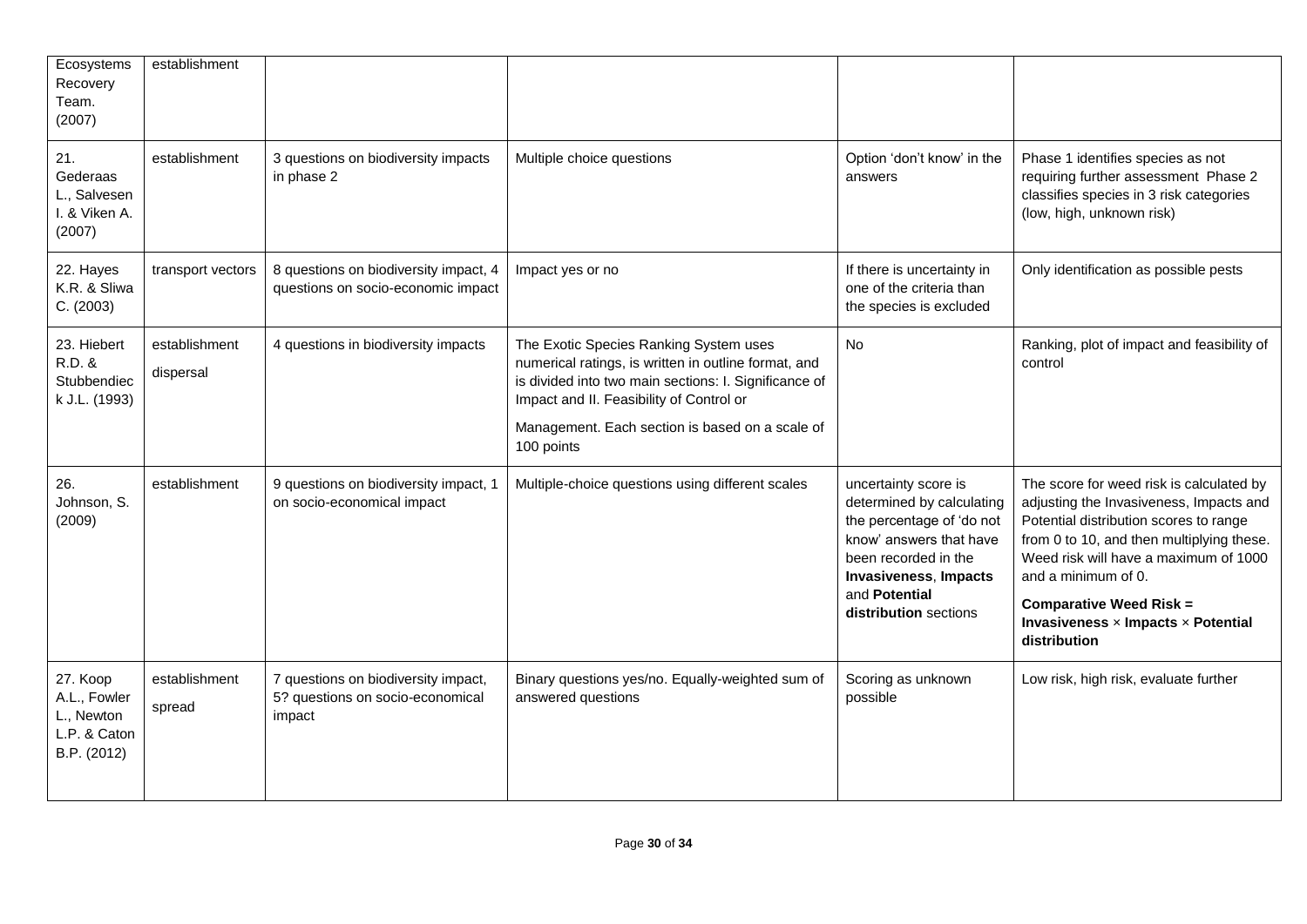| 30.<br>Minnesota<br>Interagency<br>Exotic<br>Species<br>Task Force.<br>(1991)        | dispersal                  | 3 questions on biodiversity impacts                                   | Multiple choice questions with different scales,<br>weighting inbuilt in the scoring                                                                                                                                              | No                                                                                                                                      | Environmental threat (minimal,<br>moderate, severe, unknown)                                                                                                            |
|--------------------------------------------------------------------------------------|----------------------------|-----------------------------------------------------------------------|-----------------------------------------------------------------------------------------------------------------------------------------------------------------------------------------------------------------------------------|-----------------------------------------------------------------------------------------------------------------------------------------|-------------------------------------------------------------------------------------------------------------------------------------------------------------------------|
| 32. Morse<br>L.E.,<br>Randall<br>J.M., Benton<br>N., Hiebert<br>R. & Lu S.<br>(2004) | establishment<br>dispersal | 5 questions on biodiversity impacts                                   | four scaled responses (A-D, plus $U =$ unknown),<br>weighting inbuilt in the scoring                                                                                                                                              | Unknown category<br>included                                                                                                            | Invasive Species Impact Rank (IRank)<br>of High, Medium, Low, or Insignificant                                                                                          |
| 33. Nentwig<br>W., Kühnel<br>E. & Bacher<br>S. (2010)                                | None                       | 4 questions on biodiversity impact, 2<br>questions on socio-economics | All answers are scored on a 5-point scale,<br>weighted sum of scores multiplied by the<br>percentage of area occupied by the respective<br>species in Europe                                                                      | If hard data for a given<br>impact category are<br>lacking,<br>the scoring system allows<br>use of values based on<br>expert<br>opinion | Impact ranking                                                                                                                                                          |
| 35. Olenin<br>S., Minchin<br>D. & Daunys<br>D. (2007)                                | None                       | 3 questions on biodiversity impacts                                   | Impact questions scored on a 5-point scale, no<br>weighting.                                                                                                                                                                      | <b>No</b>                                                                                                                               | Matrix combining three levels of impact<br>with abundance and distribution ranges<br>of species. Biopollution Level on a scale<br>0-4 (weak, moderate, strong, massive) |
| 36. Ou J.,<br>Lu C. &<br>O'Toole D.K.<br>(2008)                                      | establishment              | 2 questions on biodiversity impacts,<br>1 question on socio-economics | weight of primary indices and secondary indices in<br>the scoring system was defined using the AHP<br>approach. Each of the primary indices was<br>allocated with a weight on a<br>percentage basis, and a certain portion of the | No                                                                                                                                      | Invasion risk ranking                                                                                                                                                   |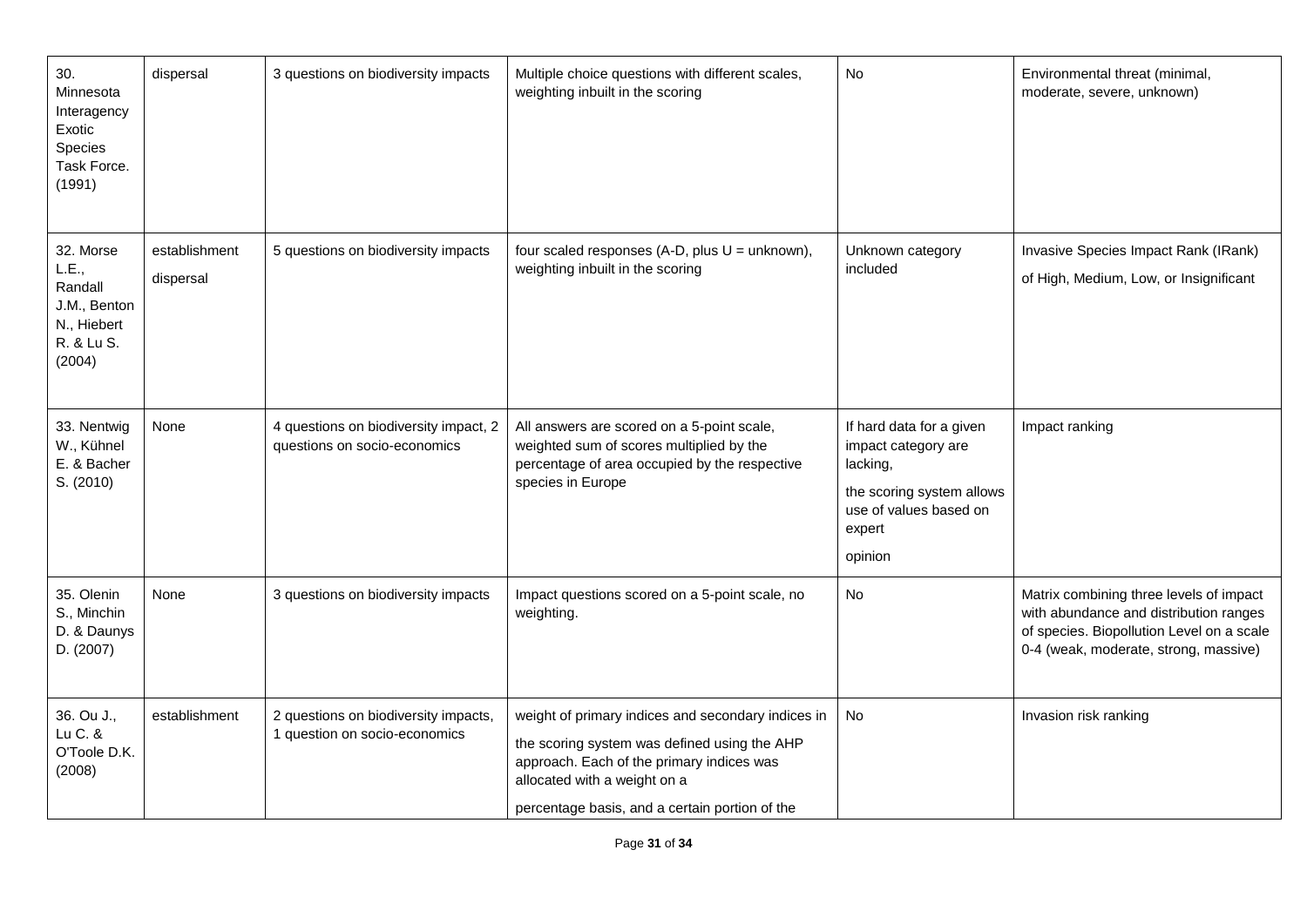|                                                                                             |                            |                                                                       | weight<br>under each primary index was allocated to the<br>subdivided secondary indices. The sum by adding<br>up all the values was 100.                                                 |                                                                                                                                                                   |                                                                                                                                                                                                                                                                                                                                                                                                                  |
|---------------------------------------------------------------------------------------------|----------------------------|-----------------------------------------------------------------------|------------------------------------------------------------------------------------------------------------------------------------------------------------------------------------------|-------------------------------------------------------------------------------------------------------------------------------------------------------------------|------------------------------------------------------------------------------------------------------------------------------------------------------------------------------------------------------------------------------------------------------------------------------------------------------------------------------------------------------------------------------------------------------------------|
| 38.<br>Pheloung<br>P., Williams<br>P. & Halloy<br>S. (1999)<br>and<br>Pheloung P.<br>(2001) | establishment              | 7 questions on biodiversity impacts                                   | Yes/no questions, sometimes option low,<br>intermediate, high.<br>Equal weight to nearly all questions                                                                                   | Option 'don't know'                                                                                                                                               | total score ranging from 14 (benign<br>taxa) to 29 (maximum weediness). The<br>total scores are converted to one of the<br>three possible recommendations by two<br>critical score settings.<br>The lower critical score, 0, separates<br>acceptable taxa from those requiring<br>evaluation, and the higher critical score,<br>6, separates<br>taxa requiring evaluation from those that<br>should be rejected. |
| 40. Risk<br>Assessment<br>and<br>Managemen<br>t Committee.<br>(1996)                        | dispersal                  | 1 question on biodiversity impact<br>and 1 on socio-economical impact | $\tilde{?}$<br>Combination of environmental, economic and<br>perceived impact rated as low medium high. If one<br>of the categories is rated as high than the overall<br>impact is high. | Each question scored for<br>uncertainty                                                                                                                           | Low = organism of little concern<br>Medium = organism of moderate<br>concern<br>High = organism of major concern                                                                                                                                                                                                                                                                                                 |
| 42.<br>Smallwood<br>K.S. &<br>Salmon T.P.<br>(1992)                                         | transport<br>establishment | 3 questions on biodiversity impacts,<br>1 on socio-economic impacts   | Combination of yes/no and multiple choice<br>questions. weighting of criteria according to their<br>relative importance                                                                  | a correction value of<br>0.05 to category ratings<br>with<br>questionable information,<br>and<br>0.10 to ratings<br>with poor<br>or non-documented<br>information | Total score between 9 and 27                                                                                                                                                                                                                                                                                                                                                                                     |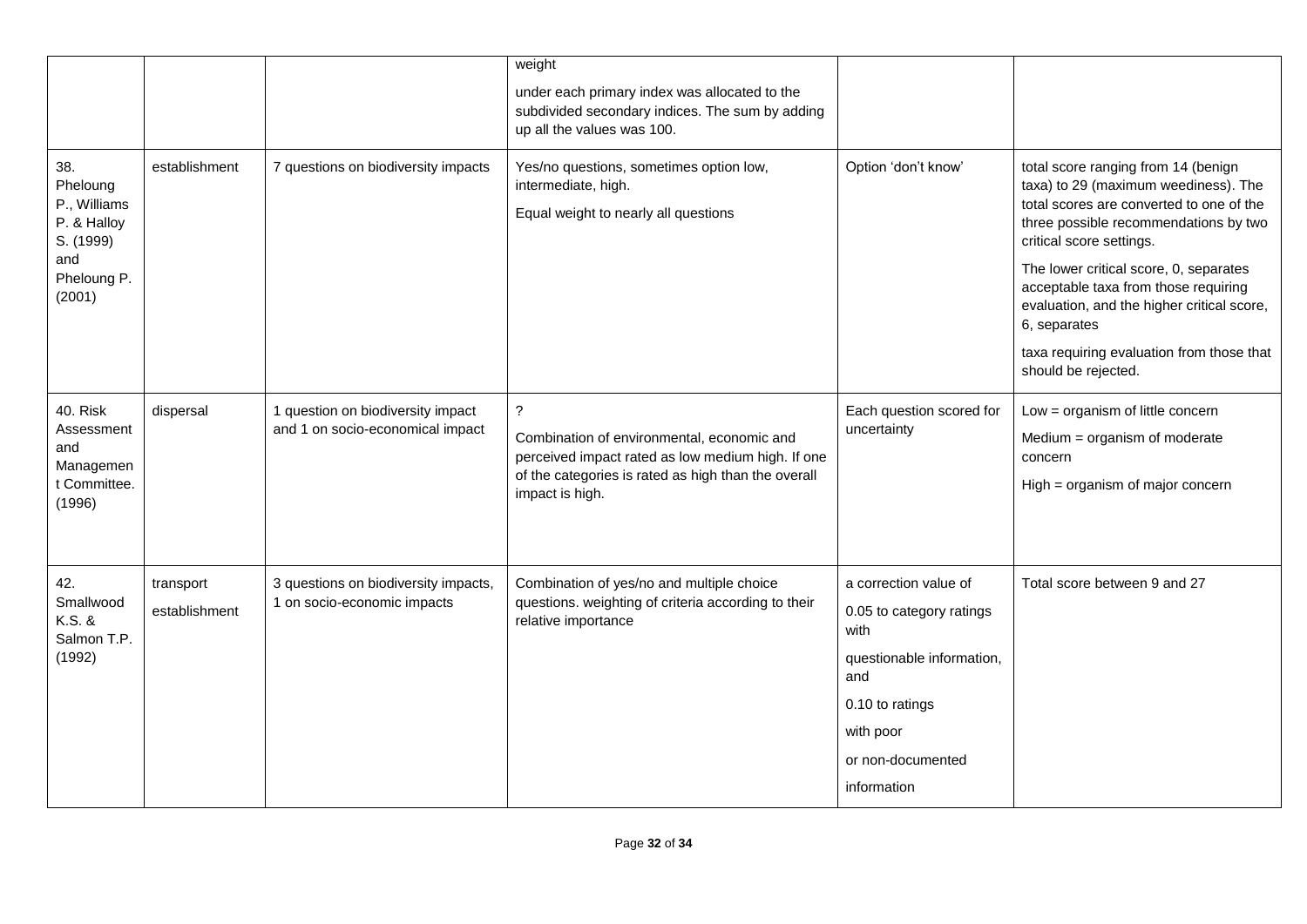| SZEID.<br>(2006)                                                                        | transport<br>establishment<br>dispersal | 2 questions on biodiversity impacts,<br>1 on socio -economic impact            | Multiple choice questions with proposed scores.<br>Different weights are given to different questions<br>unrelated to the different sections | <b>No</b> | score based on the categorical option<br>chosen for each criterion considered,<br>multiplied by the weighting for that<br>criterion |
|-----------------------------------------------------------------------------------------|-----------------------------------------|--------------------------------------------------------------------------------|----------------------------------------------------------------------------------------------------------------------------------------------|-----------|-------------------------------------------------------------------------------------------------------------------------------------|
| 45. Ward D.,<br>Stanley M.,<br>Toft $R_{\cdot}$ ,<br>Forgie S. &<br>Harris R.<br>(2008) | transport<br>establishment              | 4 questions on biodiversity impacts,<br>1 question on socio-economic<br>impact | All answers scored on a 3-point scale (0, 0.5, 1)                                                                                            | No.       | High, medium, low risk                                                                                                              |